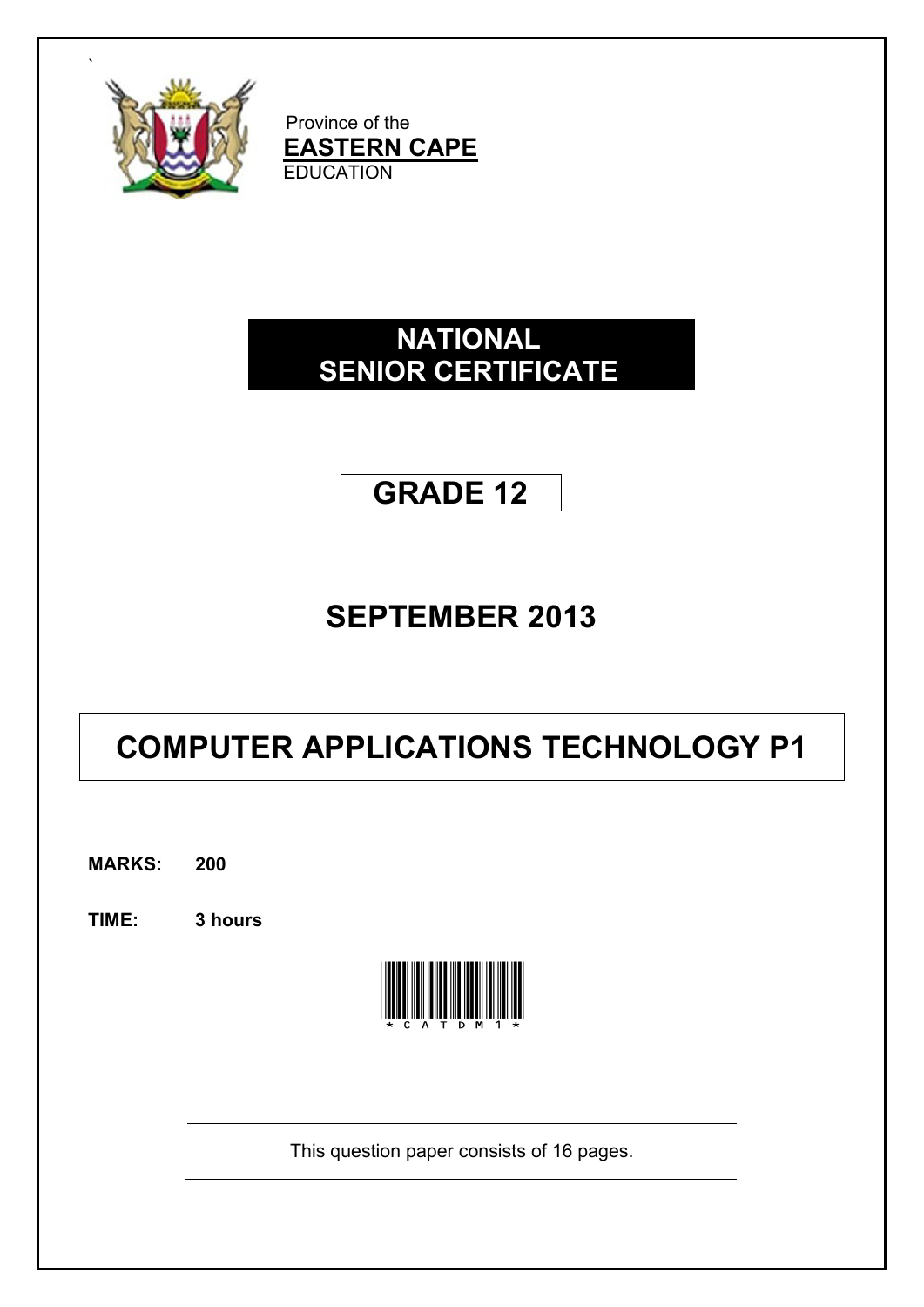#### **INSTRUCTIONS AND INFORMATION**

- 1. Due to the nature of this three-hour examination, it is important to note that you will NOT be permitted to leave the examination room before the end of the examination period.
- 2. Enter your Name and Surname in the *header* of every document that you create or save.
- 3. The invigilator will give you a disk containing ALL the files needed for the examination or you will be told where the files can be found on the network or computer. If a disk has been issued to you, you must write your Name and Surname on the disk. If your work is on the network, you must follow the instructions provided by the invigilator.
- 4. A copy of the master files will be available from the invigilator. Should you accidentally corrupt the files given to you, you may request further copies from the invigilator.
- 5. Make sure that you save each document using the file name given. Save your work at regular intervals as a precaution against possible power failures.
- 6. Read through EACH question before answering or solving the problem. Do NOT do more than is required by the question.
- 7. At the end of the examination you must hand in the disk given to you by the invigilator with ALL your answers saved on the disk, OR make sure that ALL the files have been saved on the network as explained to you by the invigilator/educator. Ensure that ALL files can be read.
- 8. Note that NO printing is required.
- 9. During the examination you may use the help function of the program which you are using. You may NOT use any other resource material.
- 10. Note that if data is derived from a previous question that you cannot answer, you should still proceed with the questions that follow.
- 11. Formulas and/or functions must be used for ALL calculations in questions involving spreadsheets, unless otherwise specified. *Absolute cell references* must only be used where necessary to ensure that formulae are correct when they are copied to other cells in a spreadsheet.
- 12. In ALL questions involving word processing, the language should be set to *English (South Africa). T*he paper size is assumed to be *A4 Portrait*, unless otherwise instructed.
- 13. All measuring units should be set to *centimetres*.
- 14. This question paper consists of *seven* questions. Answer ALL the questions.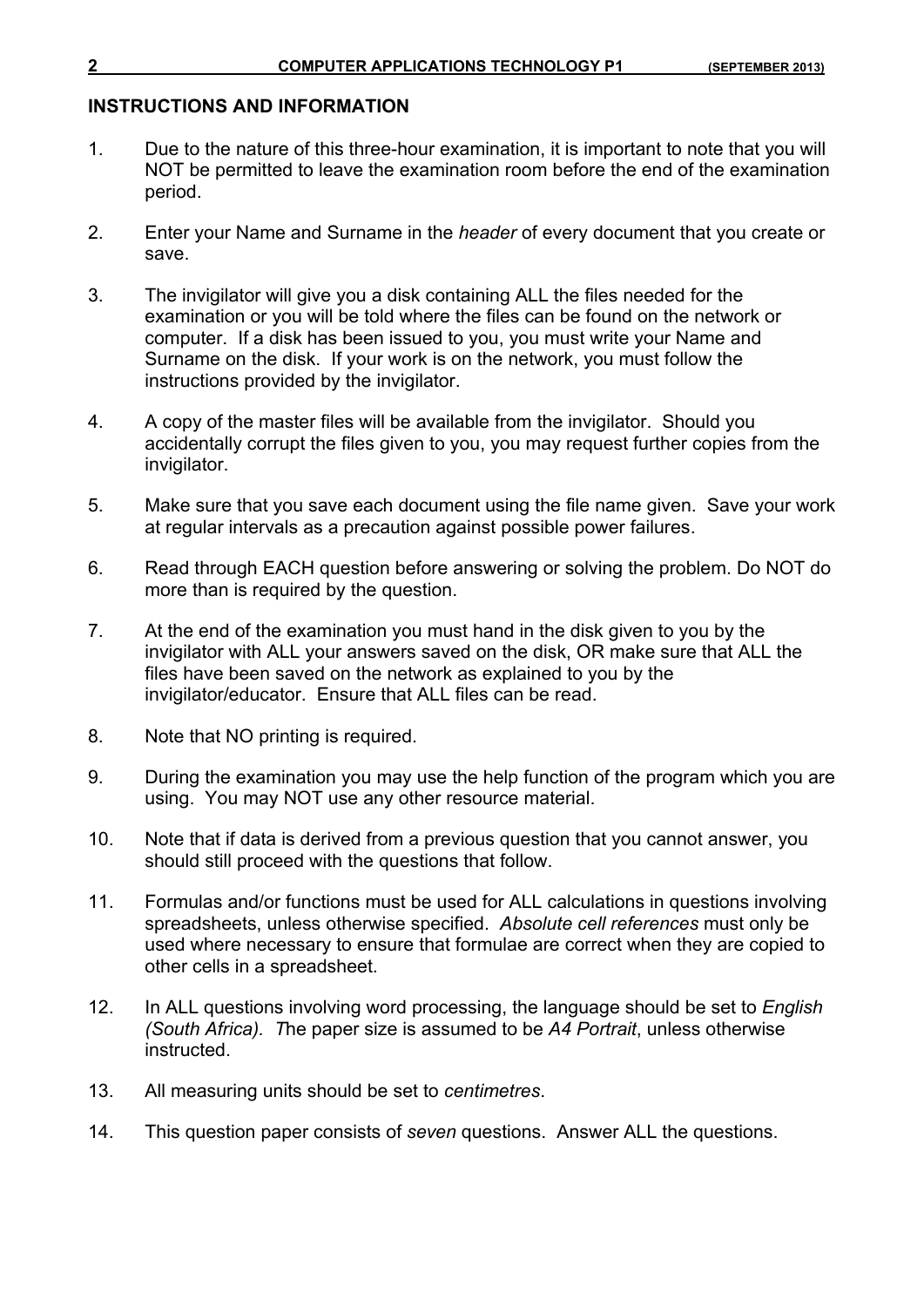15. The examination folder/data disk that you receive with this question paper will contain the folder and files listed below. Ensure that you have the folder and ALL the files before you begin this examination.

A folder called **2013 EXAM DATA** and files called:

|   | q1Thermo Rec   | Word processing file |
|---|----------------|----------------------|
| ٠ | q2Waste        | Word processing file |
|   | q3Details      | Database file        |
| ٠ | q3Certificate  | Word processing file |
| ■ | q4Calculations | Spreadsheet file     |
| ٠ | q5Quaterly     | Spreadsheet file     |
| ■ | q6Branches     | Database file        |
| ٠ | q7Answers      | Word processing file |
|   | q7Energy       | Word processing file |
|   | q7Recycling    | Word processing file |
| ٠ | q7Sweden       | Word processing file |
| ▬ | q7Trash        | Word processing file |
|   | Garbage        | Image file           |
|   | Energy         | Image file           |
|   | Green          | Image file           |
|   |                |                      |

#### **SCENARIO**

**"The World is drowning in WASTE! One man's trash is however another man's treasure. Over 1,8 billion ton of waste is generated every year in Europe. This equals to 3,5 ton of trash per person."** 

#### **[Adapted from Discovery Channel, DSTV 2010]**

The Clean Development Mechanism subsidiary of the Department of Energy reported that 70% of the gas created by decaying organic waste is highly volatile, flammable, methane gas. This methane gas has a negative impact on the atmosphere. Only through the **capture** and **control** of methane gas can this be remedied.

Your **Community Forum** and the **School Recycling Club** offer the following services:

- They provide:
	- Researched information about new **technology** that could be a solution to the problem
	- Maintain spreadsheets about Recycling and Thermal decomposition
	- Maintain a database containing records of different **countries** that have already introduced Thermo-Rec technology

The Chairperson of the **Community Forum** asked you to help them edit some documents regarding recycling.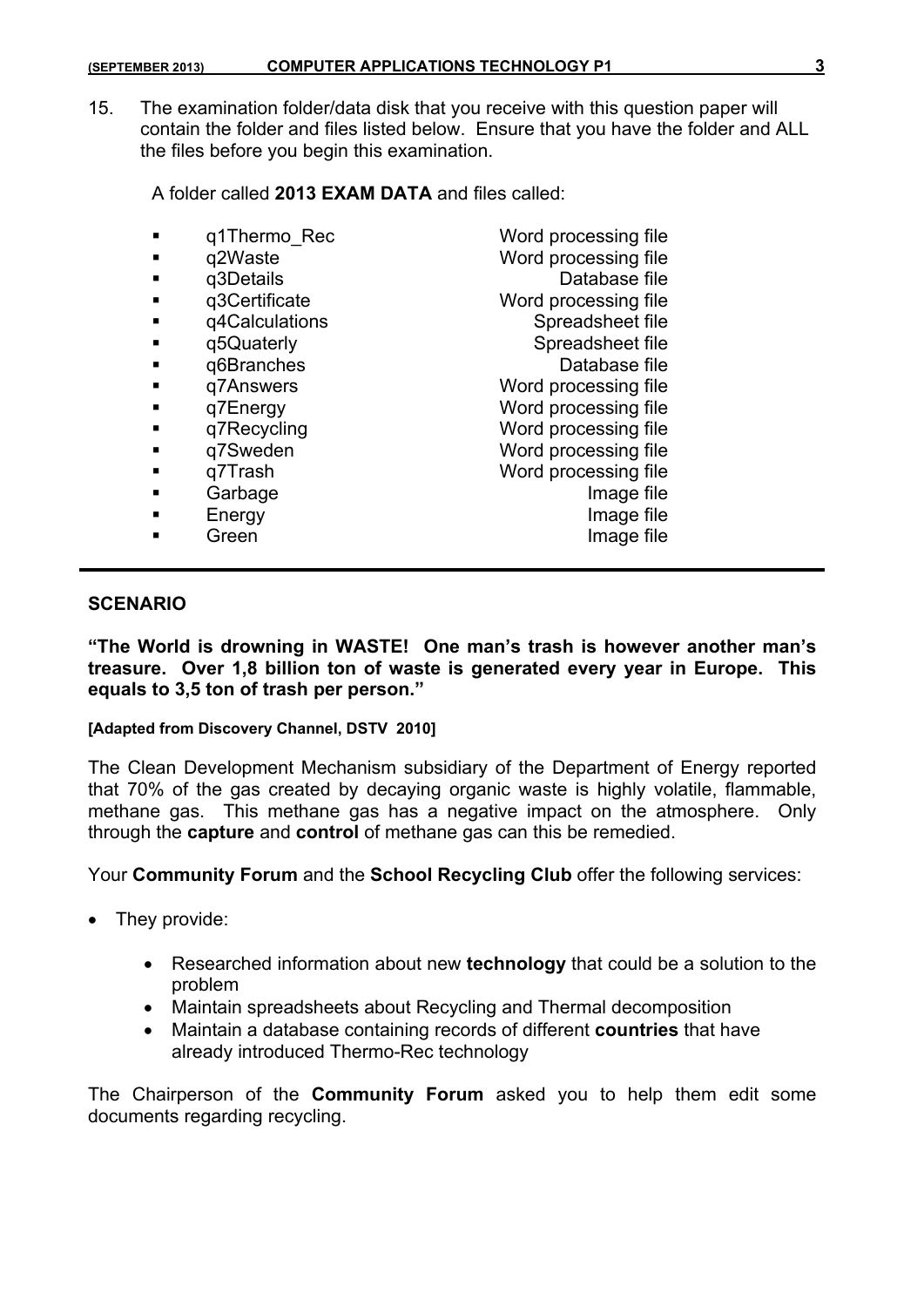Open the **q1Thermo\_Rec** word processing document.

- 1.1 Apply paragraph spacing of 10 pt after (2 line/0.35 cm below), to the entire document. (2)
- 1.2 Set the right-hand margin of the whole document to 1.3 cm. (1)
- 1.3 Change the layout of the entire document as follows:
	- Change the automatic hyphenation zone to 0.5 cm.
	- Justify the text. (2)
- 1.4 Apply the following changes to the heading "THERMO-REC" on the first page.
	- It must appear in **WordArt style 1**.
	- It must appear in **3D Parallel style 1**.
	- It must have a **Curved Right Arrow** and a **Curved Left Arrow** inserted next to it as shown in the example below.
	- Group the **WordArt** and the **Arrows**.
	- Resize the new grouped logo to 10 cm wide and 3 cm high.
	- This new **WordArt** logo must be centred horizontally, relative to the page. (8)
- 1.5 Insert the image called **Energ**y (found in the **2013 Exam Data** folder) below the words "**CONVERTING/TURNING WASTE INTO WEALTH**" on the first page.
	- Move the image and the words "**CONVERTING/TURNING WASTE INTO WEALTH**" so that they appear centred horizontally.
	- Place a **3 pt** wide **blue** border around the image.
	- Change the background of the image to appear **transparent**.

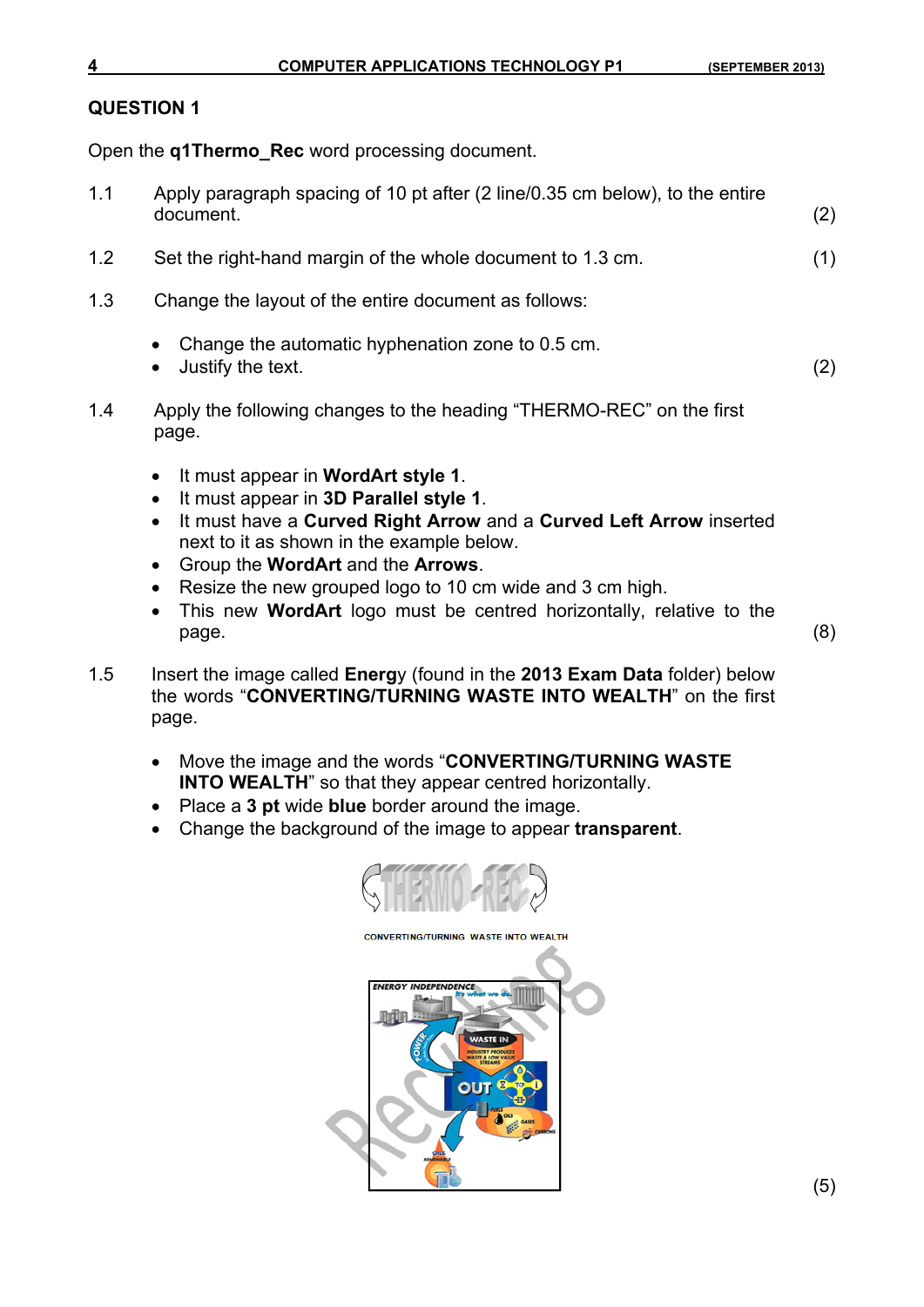|      | <b>COMPUTER APPLICATIONS TECHNOLOGY P1</b><br>(SEPTEMBER 2013)                                                                                                                                                                                                                                                                                             | 5   |
|------|------------------------------------------------------------------------------------------------------------------------------------------------------------------------------------------------------------------------------------------------------------------------------------------------------------------------------------------------------------|-----|
| 1.6  | Modify the Heading 2 style so that the font appears in a red colour and is<br>automatically updated.                                                                                                                                                                                                                                                       | (2) |
| 1.7  | Make the following changes to the page number in the header:                                                                                                                                                                                                                                                                                               |     |
|      | Change the automatic page numbering in the header of the document<br>so that it appears in the format a, b, c instead of Roman numerals.<br>Make sure that the page numbering is continuous and in the same<br>$\bullet$<br>format for all the sections of the document.<br>Make the necessary changes so that the page number appears in the<br>$\bullet$ |     |
|      | header of every page.                                                                                                                                                                                                                                                                                                                                      | (3) |
| 1.8  | Change the dropped capital letter 'T' (in the first paragraph) so that it<br>appears in the margin and drops over two lines.                                                                                                                                                                                                                               | (2) |
| 1.9  | Apply the following changes to the watermark:                                                                                                                                                                                                                                                                                                              |     |
|      | Correct the spelling of the watermark so that it reads 'Recycling'.<br>Make the watermark semi-transparent.<br>Change the layout of the watermark to diagonal.                                                                                                                                                                                             | (3) |
| 1.10 | Replace all occurrences of the words "Thermo Rec" so that the words<br>appear in Small caps and in Outline effect.                                                                                                                                                                                                                                         | (3) |
| 1.11 | Place the text that is highlighted in three columns and edit the paragraphs<br>so that they appear similar to the example provided below.                                                                                                                                                                                                                  |     |

- Use column breaks to make sure that each paragraph starts at the top of a new column.
- The first column must be 6 cm wide and the remaining two columns must be 4.5 cm wide each.
- Ensure that a vertical line appears between the three columns.

While service delivery remains lacking in many parts of the country waste disposal is now being promoted in the form of recycling in accordance with the Polokwane Declaration. However, one most important factor is being overlooked, which is the fact that, if all the recyclable(inorganic) waste is removed, it merely serves to expose the ultimate influence in the atmosphere ....

Organic waste, which must now be buried in the landfill, This then decomposes into methane gas which is liberated and has a most deleterious effect on the atmosphere. The introduction of the THERMO REC technology now offers, not only a solution to the problem, but also an opportunity to recover valuable energy rich substance.

The THERMO REC technology consists of two basic functions, namely, a Recycling (Sorting) process separating recyclable inorganic waste from the organic....and a Thermal decomposition process by which organic waste can be converted into either power or fuel. The end result would be that there would be no further creation of Greenhouse

| gases and no further need<br>gases and no further need<br>for landfills (waste dumps). | (5) |
|----------------------------------------------------------------------------------------|-----|
| 1.12 Change the line spacing of the entire document to 14 pt.                          | (1) |
| Remember to save and close the q1Thermo_Rec document.                                  |     |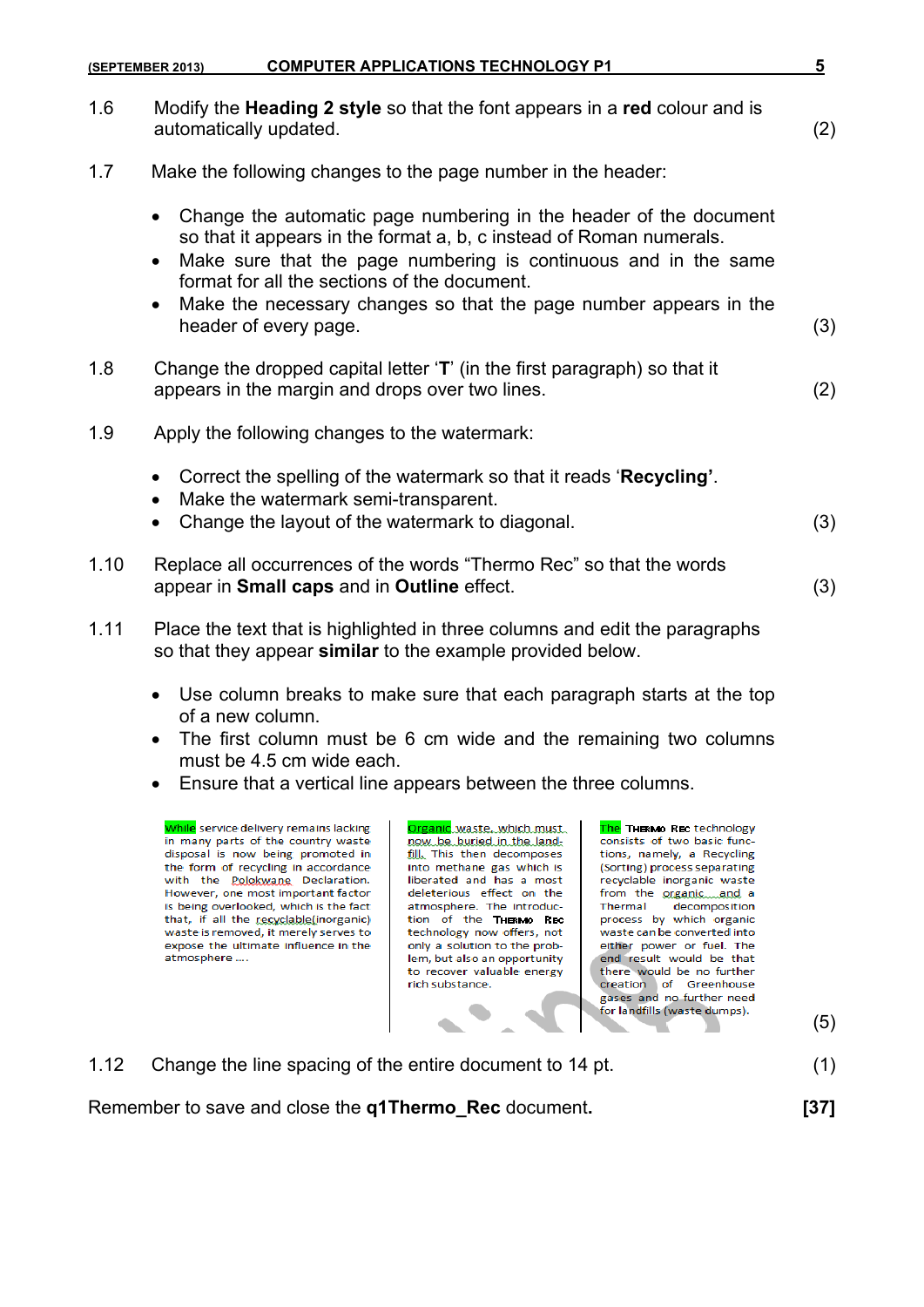(2)

#### **QUESTION 2**

Open the file **q2Waste.**

- 2.1 Add the date to the page header and set it to update automatically. (2)
- 2.2 Select the entire document and edit the **gutter** position so that it is **left** and **1 cm** and make sure that the paper size is **A4**. (2)
- 2.3 Insert an automatic Table of contents below the heading "**TABLE OF CONTENTS**", so that it appears similar to the example below. The heading style called "**NEW**" is the only heading style that should appear in the table of contents.

| <b>TABLE OF CONTENTS</b> |  |
|--------------------------|--|
|                          |  |
|                          |  |
|                          |  |
|                          |  |
|                          |  |
|                          |  |
|                          |  |

**NOTE**: The page numbers in your table of content may differ from the example, depending on your page setup.

- 2.4 Add picture bullets to the highlighted text under the heading "NATIONAL WASTE MANAGEMENT STRATEGY". Begin with '**The roles** …' and end with '…**facilities**.'
	- Use the **Garbage.jpg** image found in **2013 Exam Data** folder for the bullets.
	- Change the alignment of only the bullets to centre.
	- Move the bullets so that they appear at the left hand margin.

**NOTE**: Your data should look similar to the following **extract**:

|         | <b>NATIONAL WASTE MANAGEMENT STRATEGY</b><br>The roles and responsibilities in terms of the NWMS for local government i | (4) |
|---------|-------------------------------------------------------------------------------------------------------------------------|-----|
| $2.5\,$ | Remove the hyperlink from the main heading: "SCOPING REPORT FOR<br>THERMOREC PLANT AT UMDONI MUNICIPALITY".             | (1) |
| 2.6     | Correct the spelling errors/error found in the document.                                                                | (1) |
| 2.7     | Add a bookmark called 'First' to the picture on the first page.                                                         | (1) |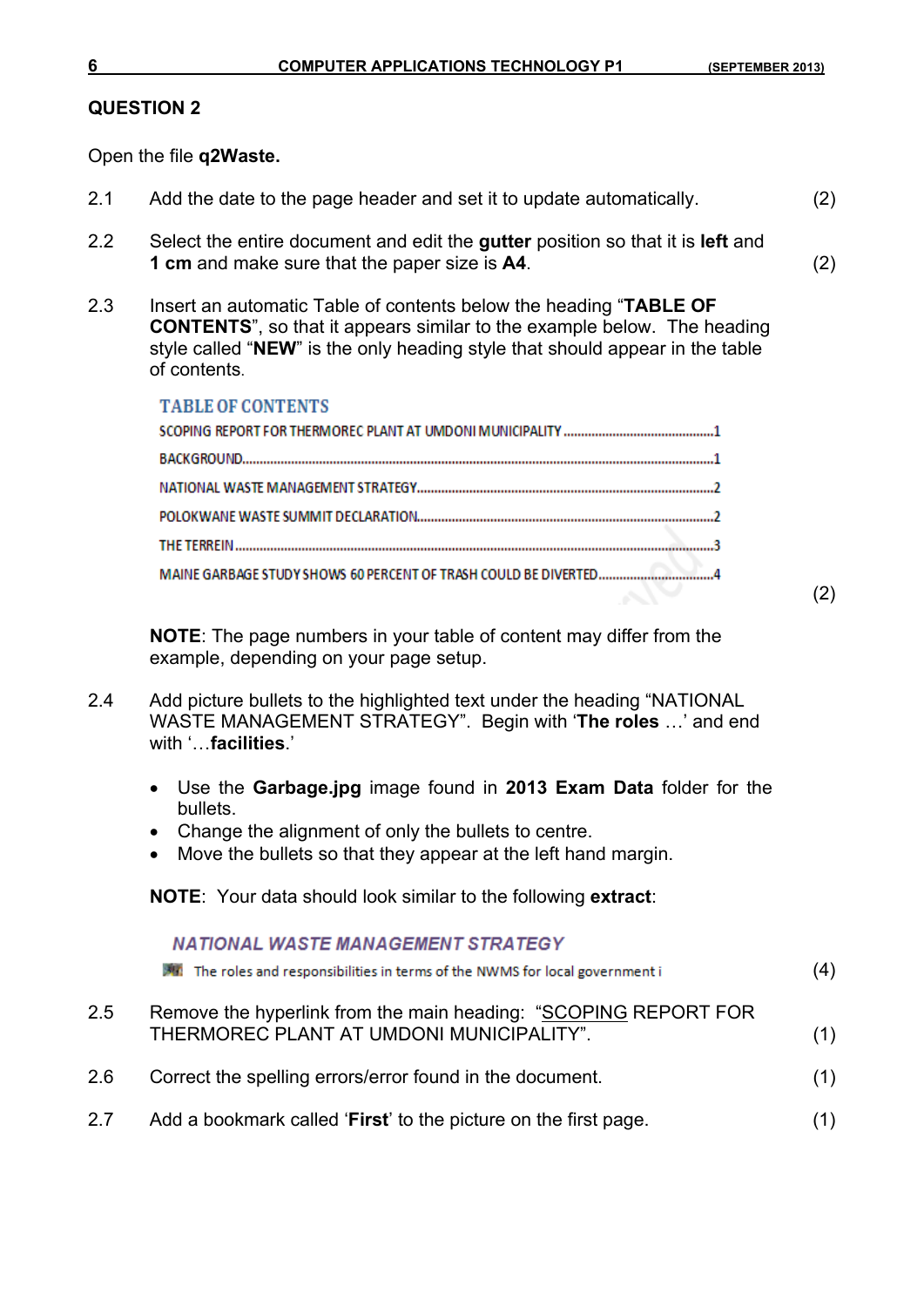2.8 Convert the text that is highlighted in green (on the  $2^{nd}$  last page of the document) to a table with two columns and format it as follows:

| <b>WASTE STREAM COMPOSITION</b> |            |  |  |
|---------------------------------|------------|--|--|
| Municipality<br>Umdoni          | Percentage |  |  |
| <b>Builder Rubble</b>           | 8          |  |  |
| Plastic                         | 7          |  |  |
| Paper                           | 12         |  |  |
| Organic garden waste            | 45         |  |  |
| Metal                           | 4          |  |  |
| Glass                           | 5          |  |  |
| Other                           | 19         |  |  |

- Convert the text in the first row to uppercase.
- Merge the cells of the first row without deleting the text.
- Centre the content of the **first two** rows vertically and horizontally.
- Change the direction of the text in the second row as indicated.
- Change the height of the second row to exactly 3 cm.
- Shade the first row grey.
- Add borders to the cells as indicated in the example. (8)
- 2.9 Modify the formula (highlighted in yellow) in the table at the end of the document so that it calculates the **number of people** who took part in the survey. (1)
- 2.10 Move the pie chart near the end of the document so that it appears across the two highlighted columns of text starting with '**FEEDSTOCK**…' and ending with '…**Umdoni**.' The text must flow arround the chart. The exact position of the chart is not important.



- 2.11 Add a **hyperlink** to the word, **'FIRST'** (that appears on the last page of the document), so that the word is linked to the bookmarked image on the first page. Refer to **question 2.7** where the bookmark was created. (1)
- 2.12 Change the orientation of the last page to Landscape. (1)
- 2.13 Insert the name of the **Author** of the document as a **field** on the right hand side of the footer of the document, in uppercase format. (3)

Save and colse the **q2Waste** document. **[29]**

(2)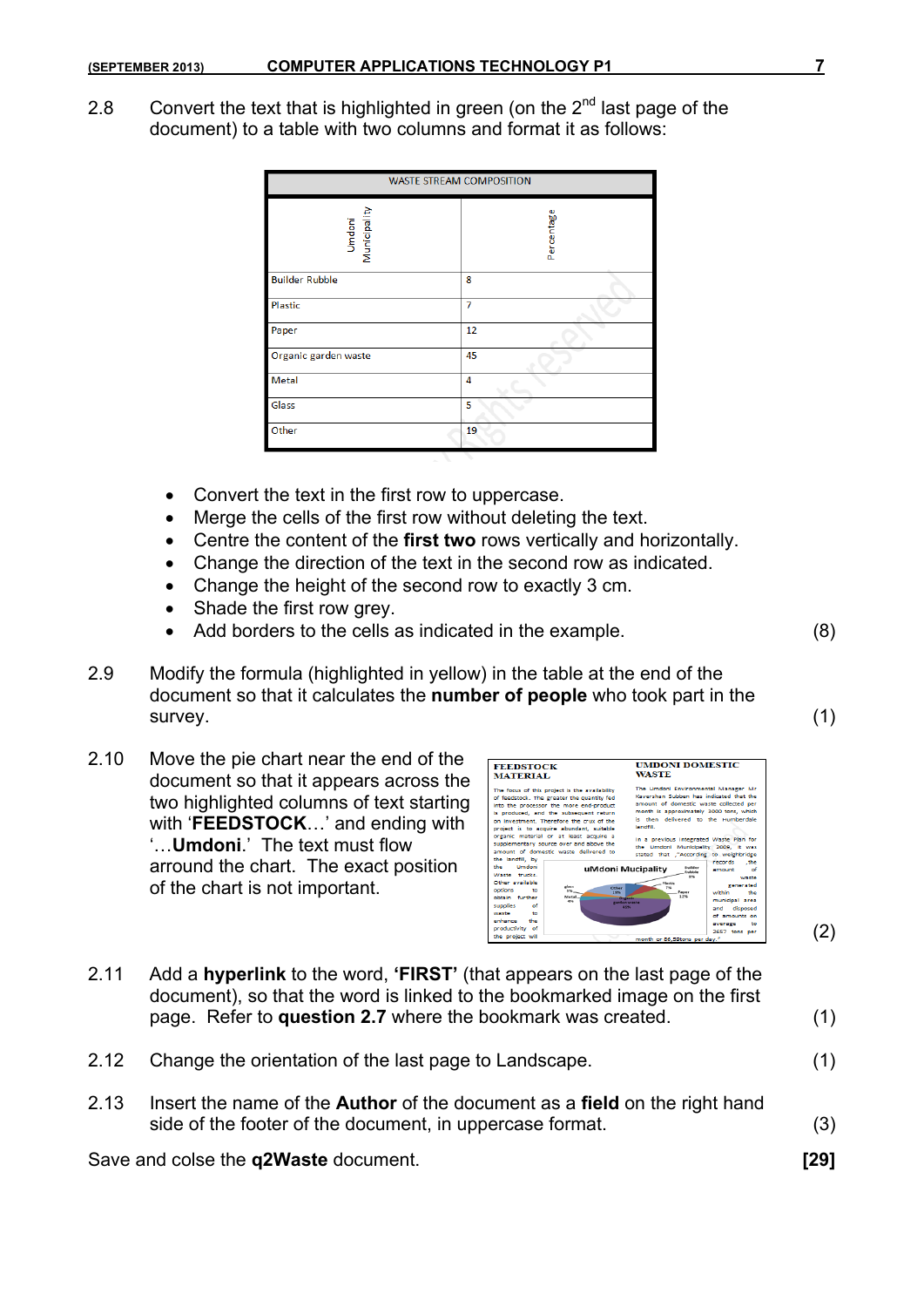The Chairperson of the **Community Forum** created a certificate that he would like to hand out to the **School Recycling Club** as a token of his appreciation for the work they have done in promoting recycling. He asked you to make some changes to the certificate, so that it would appear more professional.

Open the word processing document called **q3Certificate** and answer the following questions relating to this document:

| 3.1 |        | Convert the table that is shaded in yellow to text. Use commas to                                                                                                                          |        |
|-----|--------|--------------------------------------------------------------------------------------------------------------------------------------------------------------------------------------------|--------|
|     |        | separate the text.                                                                                                                                                                         | (1)    |
| 3.2 |        | Delete the table shaded in blue from the certificate.                                                                                                                                      | (1)    |
| 3.3 |        | Insert any page border from the Art gallery to the certificate.                                                                                                                            | (1)    |
| 3.4 | below: | Use this certificate to perform a <b>Mail Merge</b> by following the instructions                                                                                                          |        |
|     | 3.4.1  | Use the DATA table in the q3Details.mdb database as data<br>source.                                                                                                                        | (1)    |
|     | 3.4.2  | The certificates must be sorted in descending order according to<br>Surname.                                                                                                               | (1)    |
|     | 3.4.3  | Certificates must only be given to members with <b>Dedication</b> as<br>their Outstanding Quality.                                                                                         | (1)    |
|     | 3.4.4  | Replace the words indicated as follow: < <name>&gt; and<br/>&lt;<surname>&gt;, with the relevant merge fields.</surname></name>                                                            | (2)    |
|     |        | Save q3Certificate document.                                                                                                                                                               |        |
|     | 3.4.5  | After completing all 6 steps of the Mail Merge Wizard you must edit<br>the individual certificates and save the final merged certificates as<br>q3Final.doc in your 2013 EXAM DATA folder. | (1)    |
| 3.5 |        | Create a subfolder in your 2013 EXAM DATA folder named Certificate and<br>move the q3Final.doc document into this folder.                                                                  | (2)    |
| 3.6 |        | Create a copy of the q3Final.doc file and save the copy in the Certificate<br>folder in pdf format.                                                                                        | (1)    |
|     |        | Save and close all your documents.                                                                                                                                                         | $[12]$ |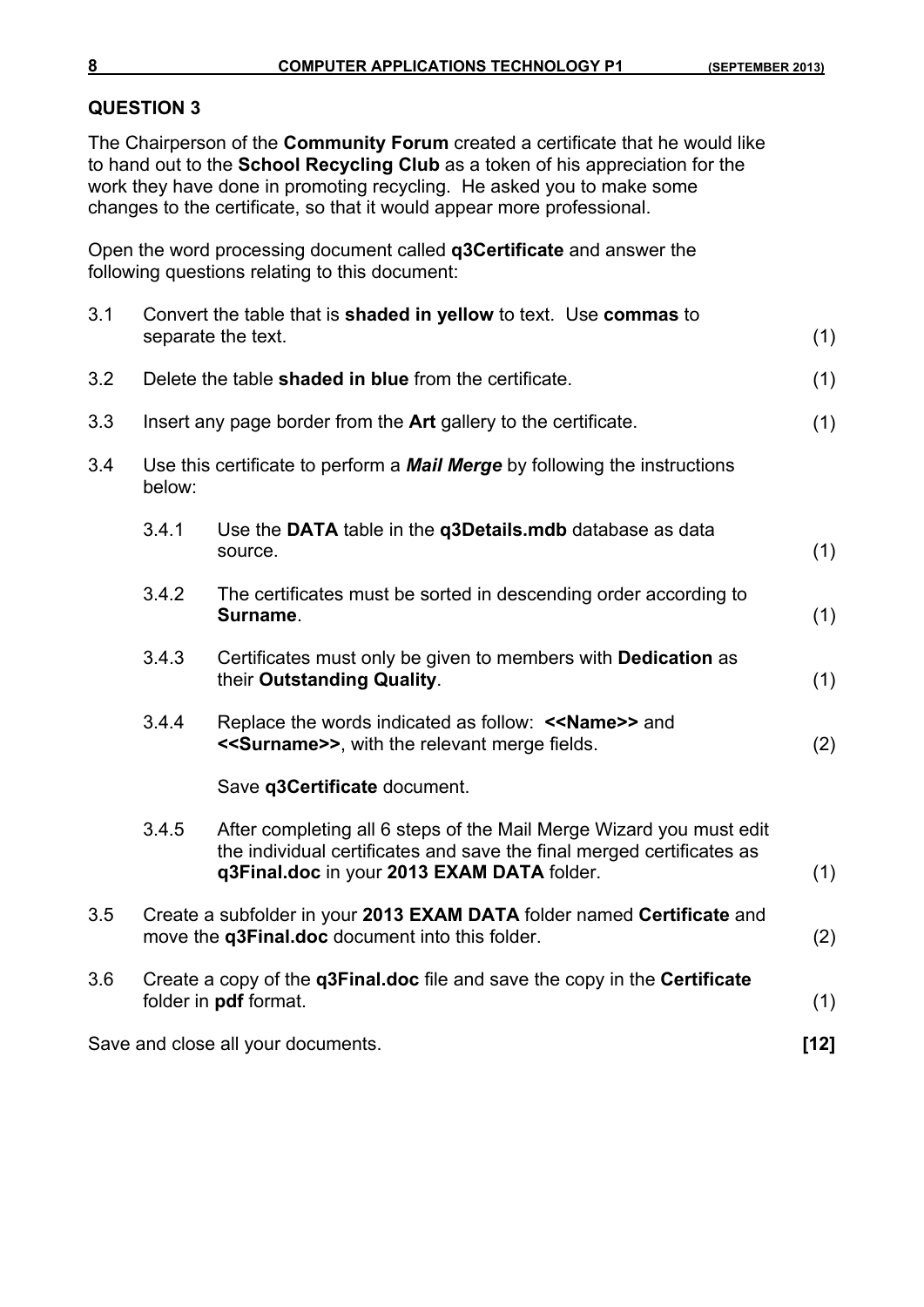Help the **Community Forum** Chairperson with some calculations in a spreadsheet regarding recycling, in order to obtain certain helpful statistics. The spreadsheet has some useful information on individuals who live in our country and who seek business opportunities from recycling.

Open the spreadsheet **q4Calculations** that is saved in the **2013 EXAM DATA**  folder and work in the **Sales** worksheet.

- 4.1 Improve the readability of the **Sales** worksheet by completing the following formatting for **Row 1**:
	- merge **Cells A1 to I1**.
	- centre the main heading "*Turning Waste into Job Opportunities*" horizontally and vertically across the new merged cell.
	- change the font of the main heading to **Arial Black**, 27 pt. (3)
- 4.2 Make the following changes to **Row 2**:
	- change the text orientation of the headings in **Row 2** to 86º.
	- increase the row height of **Row 2** to 75.
	- wrap the text in this row.
	- add a blue fill colour to the cells in **Row 2** that contain the headings. (4)
- 4.3 Make sure that all the data is clearly visible. (1)
- 4.4 Display all the values in the **Range F4:F29** in South African currency with no decimal places. (2)
- 4.5 Each sales person from each branch is given a **Code.** Make use of functions and formulae to generate the **Code** in **Cell C4** as follows:
	- The abbreviation of the City name found in **Column D**, followed by the first three letters of the Surname in **Column E** must be used.
	- Add a forward slash (*I*) between the City name and the first three letters from the Surname.
	- The **Code** must appear in uppercase e.g. JHB/SWA

Drag the function down to the rest of the salespeople. (5)

- 4.6 Use the Vlookup function in **Cell F9** to display the basic monthly salary for Mr Voight. The lookup values can be found in the **VLOOKUP** worksheet. Ensure that the function will work when dragged down to the rest of the sales people. (4)
- 4.7 Add a function in **Cell F30** that will determine the most commonly occurring value for **Basic Monthly Salary**, in **Column F**. (2)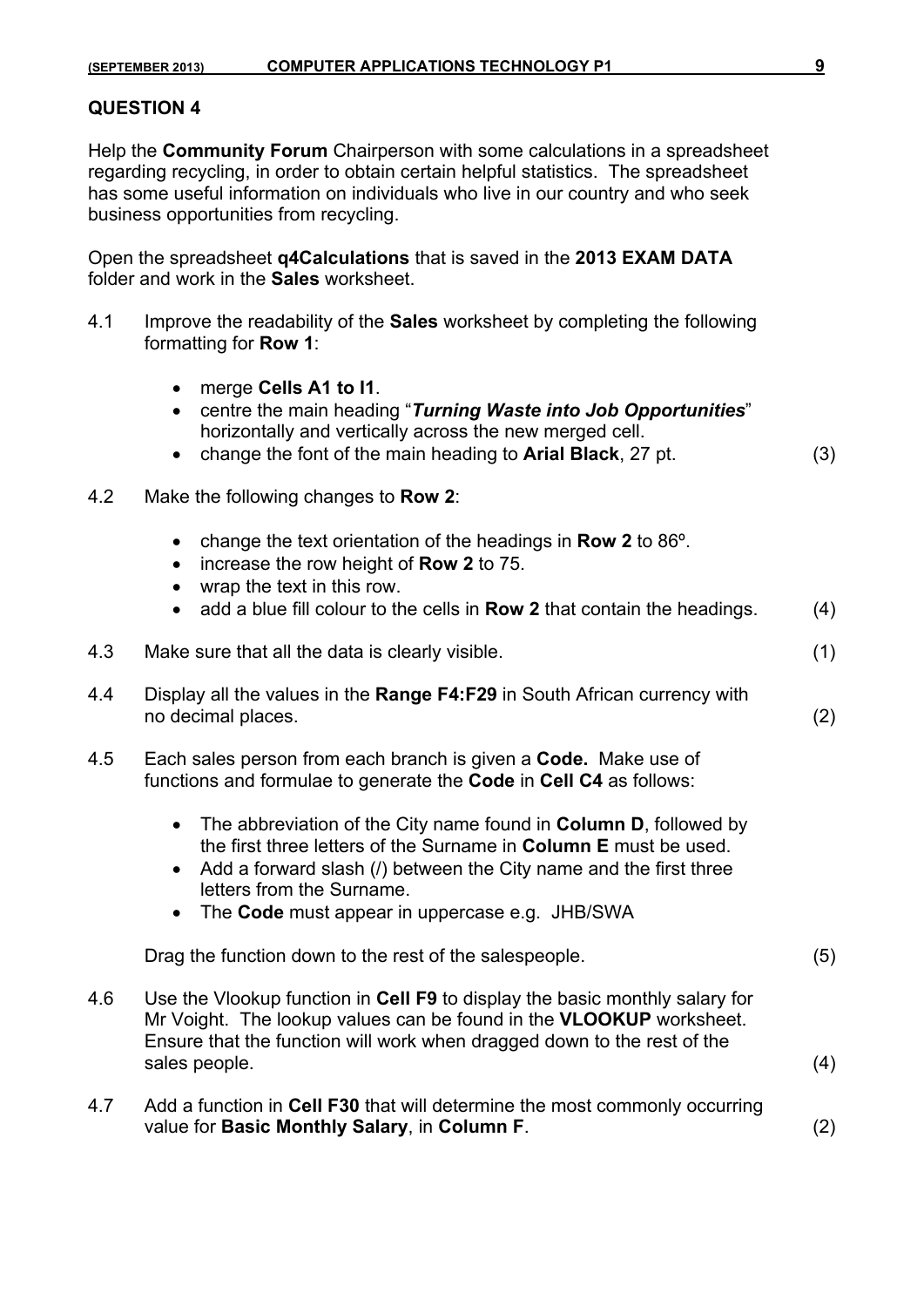| <u>10</u> | <b>COMPUTER APPLICATIONS TECHNOLOGY P1</b><br>(SEPTEMBER 2013)                                                                                                                                                                                                                                          |      |
|-----------|---------------------------------------------------------------------------------------------------------------------------------------------------------------------------------------------------------------------------------------------------------------------------------------------------------|------|
| 4.8       | Use a function in Cell F31 to calculate the average Basic Monthly Salary<br>in Column F. Use a function to round your answer to the nearest whole<br>number.                                                                                                                                            | (4)  |
| 4.9       | Use the function in Cell F33 to count the number of sales people who are<br>men (Mr) and who are based in Durban ("DBN"). Use Column D and<br><b>Column A</b> in the function.                                                                                                                          |      |
|           | <b>NOTE:</b> Make use of the help function of the spreadsheet application to<br>guide you on how to use this function if you have not used it before.                                                                                                                                                   | (5)  |
| 4.10      | Use a function in Cell F36 to determine the second largest number of sales<br>in Column G, made by the sales people from all branches.                                                                                                                                                                  | (3)  |
| 4.11      | Insert the suitable function in Cell F37 to determine the number of<br>outstanding e-mail addresses in Column I.                                                                                                                                                                                        | (2)  |
| 4.12      | Statistically these sales people have had an increase of 7% in monthly<br>salary yearly. Determine their envisaged monthly income for the following<br>year (Envisaged Monthly Income for next year) in Cell K4. Make use of<br>Cell K3 to determine their Envisaged Income in Cell K4.                 |      |
|           | Drag the formula down for all the sales people in Column K.                                                                                                                                                                                                                                             | (3)  |
| 4.13      | If a sales person worked for more than 8 years (Column L) and his sales<br>figures (Column G) are more than 250, he qualifies for a bonus. Add a<br>function to Cell M4 to determine if Mr Swanepoel qualifies for a bonus from<br>the Department of Energy. The words "True" or "False" must appear in |      |
|           | Cell M4.                                                                                                                                                                                                                                                                                                | (3)  |
| 4.14      | Remove the comment added to Cell G31.                                                                                                                                                                                                                                                                   | (1)  |
| 4.15      | Use a function to determine the length of the longest email address that is<br>captured in Cell I20. Enter your function in Cell F38.                                                                                                                                                                   | (2)  |
|           | Save and close the q4Calculations document.                                                                                                                                                                                                                                                             | [44] |
|           |                                                                                                                                                                                                                                                                                                         |      |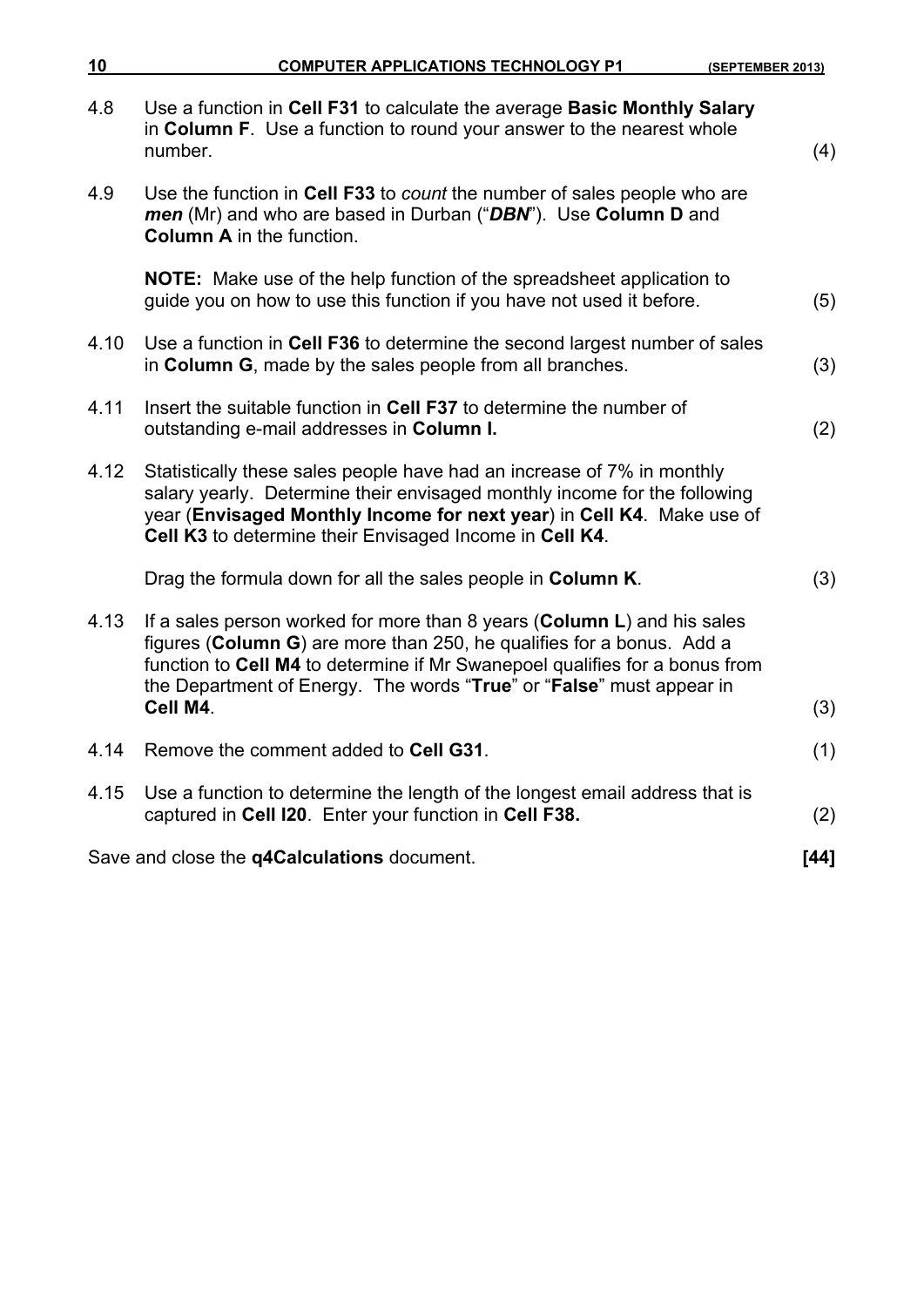Open the spreadsheet called **q5Quarterly.**

Work in the **Data** worksheet.

5.1 Add diagonal borders to the **Range C3:H3** as shown below:



- 5.2 Move the picture found in the **Image** worksheet to the **left** of the main heading in **Row 1** of the **Data** worksheet. (1)
- 5.3 Modify the function in **Cell B12** so that it gives the total sales for **District B** in **January**. The function is correct but the criteria and cell ranges are incorrect. (3)
- 5.4 Remove the **Conditional Formatting** used in the **Range C4:H9**. Add a new condition to this range that will display sale amounts greater than R65 000 in a yellow fill colour. (3)
- 5.5 Sort the **Range A4:H9** as follows:
	- firstly the **Districts** must appear in descending alphabetical order,
	- and secondly the **Branches** must appear in ascending alphabetical order. (4)

Work in the **Totals** worksheet.

- 5.6 Use a function to calculate the total sales from January to June for **Sandton** in **Cell B2** as captured on the **Data** worksheet. (2)
- 5.7 Rename sheet called **Totals** to **Sales** and change the **tab** colour to red. (2)
- 5.8 Make use of a **function** in **Column C** to rate the Branches according to their total sales in **Column B**.

The rating must be calculated as follows:

- Totals that are equal to R400 000 and more get a rating of **Excellent**
- Totals of R300 000 and more get a rating of **Good** and
- Totals less than R300 000 are left empty.

The words "**Excellent"** and **"Good"** or **empty cells** must appear in **Column C**. (5)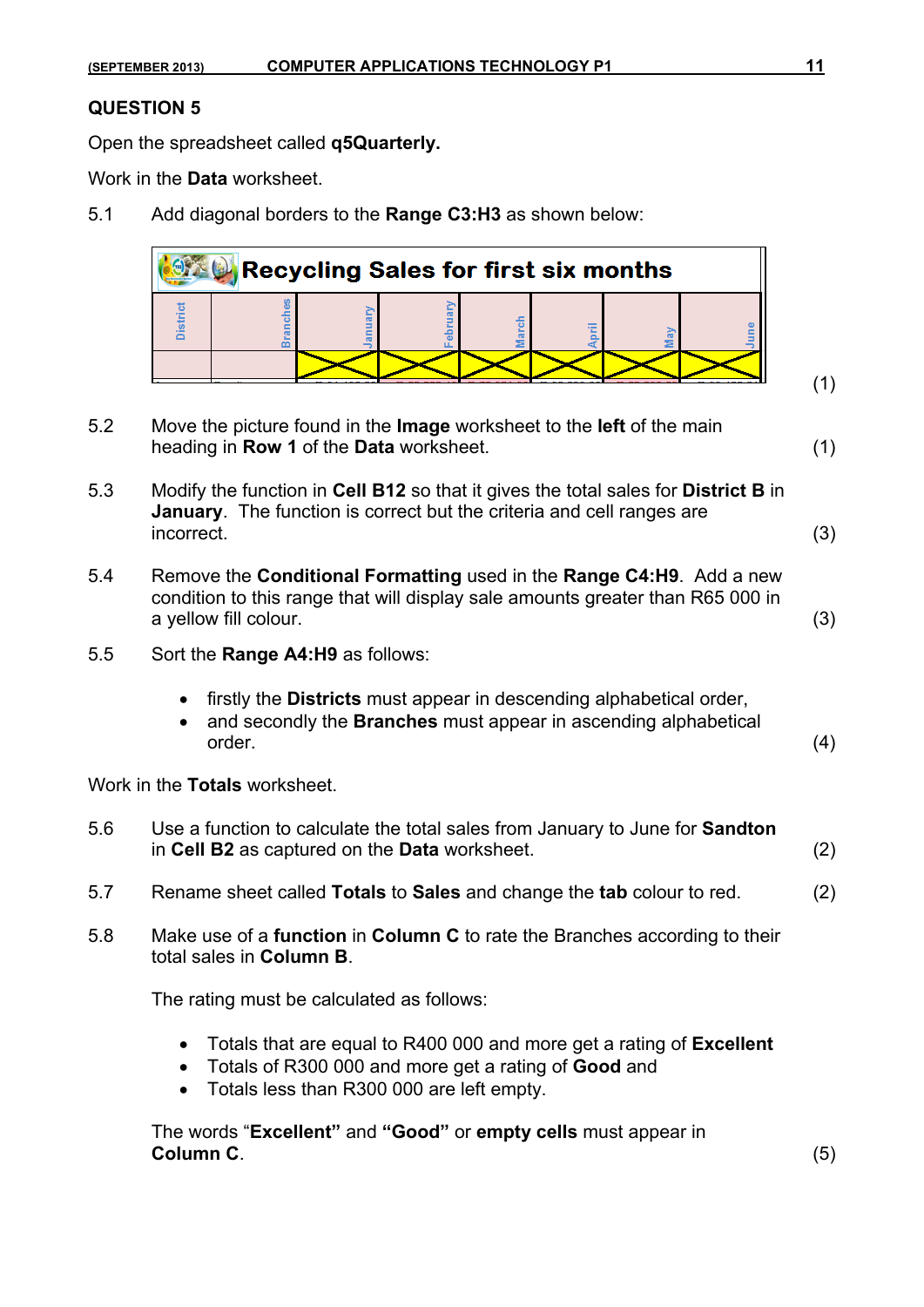Work in the **Password** worksheet.

5.9 The worksheet named "**Password**" is protected with the password **12.**  Remove the password from the worksheet and save it without the password. (1)

Work in the **Graph** worksheet.

The Chairperson create a chart/graph showing the total sales for all the branches. Help him to modify the chart so that it is easier to interpret.

Study the image of the chart below. This is how the final chart should look, after you have made the necessary changes.



#### **Total Sales**

- 5.10 Apply the following changes to the chart:
	- Move the chart location to a new sheet where it does **not appear as an object in a sheet** but as a *New sheet* called **Chart**.
	- Add a **Chart Title** above the chart that reads: "**Total Sales**".
	- Change the chart to a **Pie** chart.
	- The Legend must appear above the chart as indicated.
	- Format the Data Labels as **percentages** and the label position must be **Inside End**.
	- The font size and colour of the Data Labels must be 36 pt and white.
	- Explode the largest segment/slice of the graph and fill it with the image named **Green** that is saved in your **2013 EXAM DATA** folder. (10)

Save and close the spreadsheet. **[32]**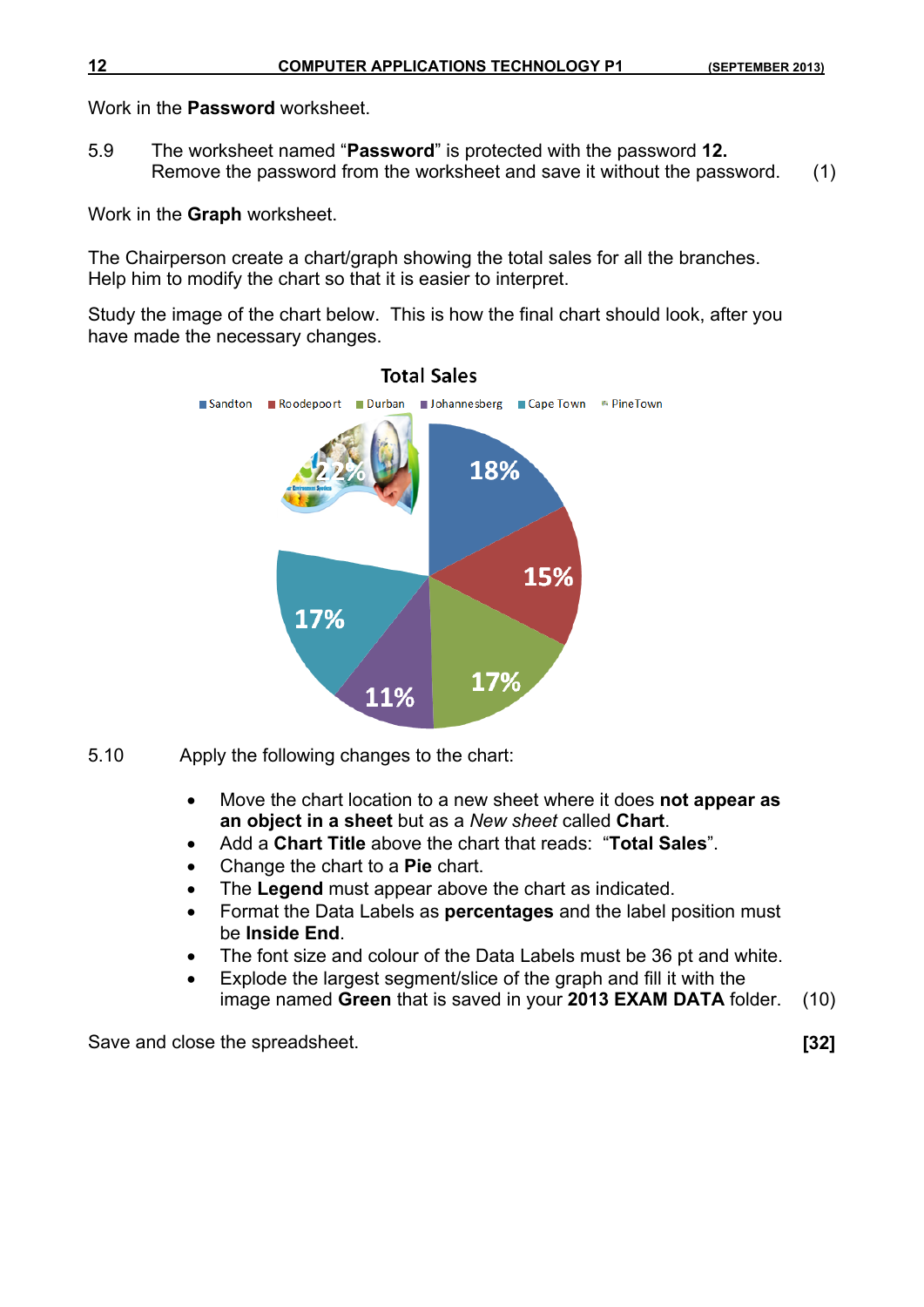Some recycling shops sell a variety of recycled bins. Data of these bins are recorded in a database table. Make the following changes to the database to help find statistics regarding these recycled products.

Open the database called **q6Branches** that is saved in your **2013 EXAM DATA** folder.

### **TABLES:**

Work in the **RecycledStock** table.

| 6.1  | Change the Data Type of the ItemImage field to a suitable field type for<br>images. Add the image Green.bmp to the record of the Norwood branch in<br>Cape Town, for this particular field.                                                                            | (2) |
|------|------------------------------------------------------------------------------------------------------------------------------------------------------------------------------------------------------------------------------------------------------------------------|-----|
| 6.2  | Change the Field Size of the InStock field so that it is Double.                                                                                                                                                                                                       | (1) |
| 6.3  | Add a new field above the PersonResponsible field and name the field Title.                                                                                                                                                                                            | (2) |
| 6.4  | Add a drop-down list control to the Title field (created in question 6.3) which<br>will allow the user to choose from: "Mr", "Mrs" or "Ms".                                                                                                                            | (3) |
| 6.5  | Sort the City field in descending order.                                                                                                                                                                                                                               | (1) |
| 6.6  | Modify the properties of the City field to make sure that the city names always<br>appear in capital letters.                                                                                                                                                          | (1) |
| 6.7  | Add a Validation Rule with Validation Text to the table to ensure that the<br><b>InStock</b> field cannot be less than 1 and cannot exceed 9 000 bins.                                                                                                                 | (3) |
| 6.8  | Add an Input Mask to the BranchCode field to accept only branch codes in<br>the following format: 3 letters and 4 numbers followed by the text "-REC" e.g.<br>JUK1245-REC. The first 3 letters added to the Input Mask are optional but<br>the 4 numbers are required. | (3) |
| 6.9  | Change the properties of the <b>BranchCode</b> field so that it becomes a required<br>field.                                                                                                                                                                           | (1) |
| 6.10 | Show only the vertical gridlines of the table and change them to a red colour.                                                                                                                                                                                         | (2) |
|      | Save and close the table.                                                                                                                                                                                                                                              |     |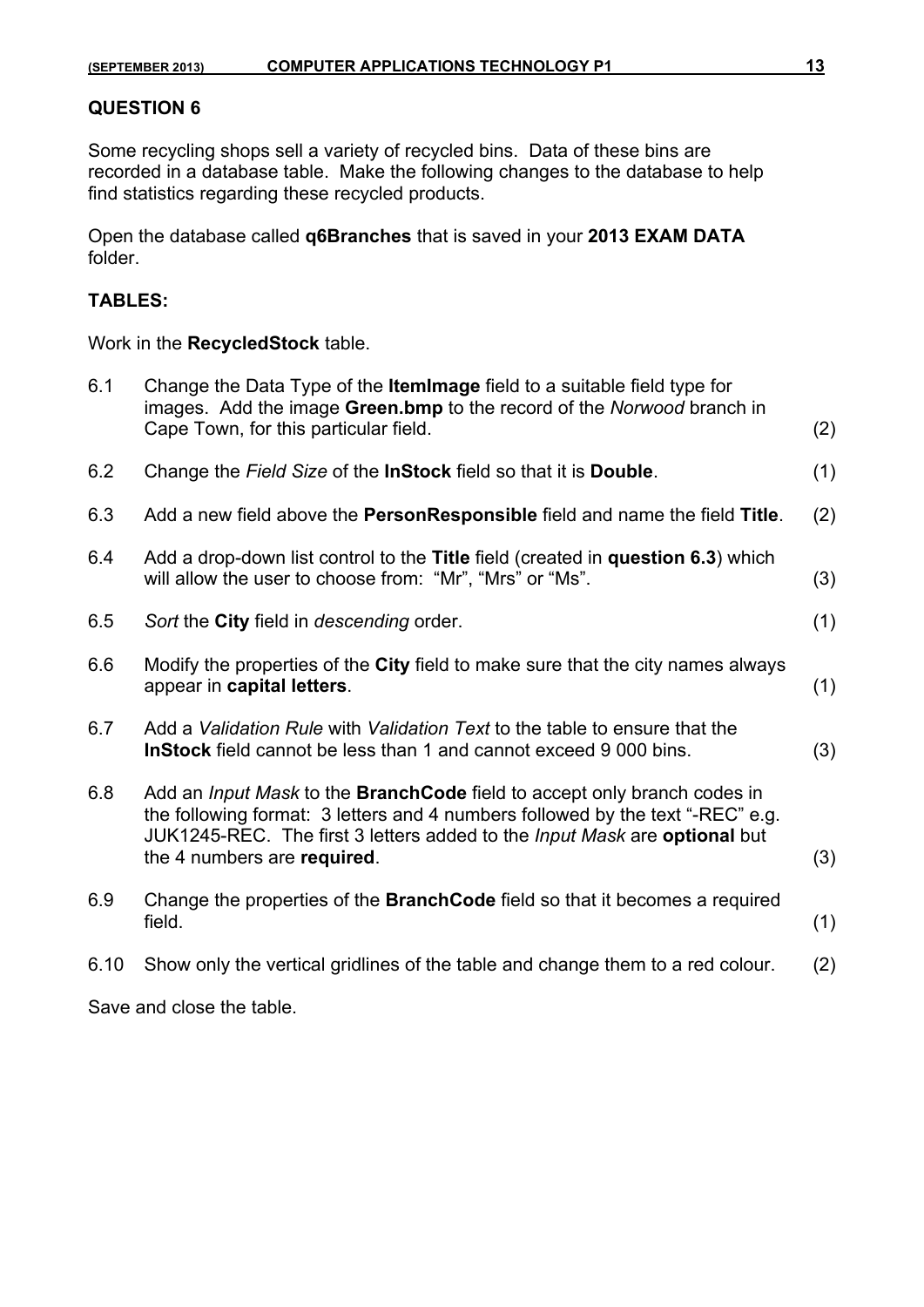#### **QUERIES:**

Open the Query called **NewValue** and make the following changes:

- 6.11 The chairperson wants a list of Bins in all Branches with the current value and a new value. Edit the query by adding a calculated field called **NewValue**. The **NewValue** field must be **calculated** at **20% more** than the **CurrentValue**  field.
	- Unhide the hidden fields in this query.
	- Sort the query in *Ascending* order according to the **CurrentValue** field.
	- The **NewValue** field that you created must be displayed in South African currency. (6)

Save the **NewValue** query and close it.

Create a query called **Stock** by making use of the **RecycledStock** table.

6.12 The **Stock** query that you create must display the following:

- Show only the following fields: **City** and **Colour**.
- Set the criteria so that only **Blue** bins form *all areas* in **JHB** and **Red** bins form **Cape Town** appear in the query when it is run. (5)

Save the **Stock** query and close it.

#### **FORMS:**

Open the **RecycledStock** form.

- 6.13 Make the following changes to the form:
	- Insert the **Green** image found in your **2013 EXAM DATA** folder in the *Form Header* as a logo.
	- Add the **date** as a function to the *Form Footer*.
	- Change the background colour (any colour) of the **Branch** field name label so that it stands out from the rest of the field names.
	- Insert a *Combo Box* for the **Colour** field. The options that need to be added to the Combo Box are: *Blue, Yellow, Green, Red* and *Black.* (5)

Save and close the form.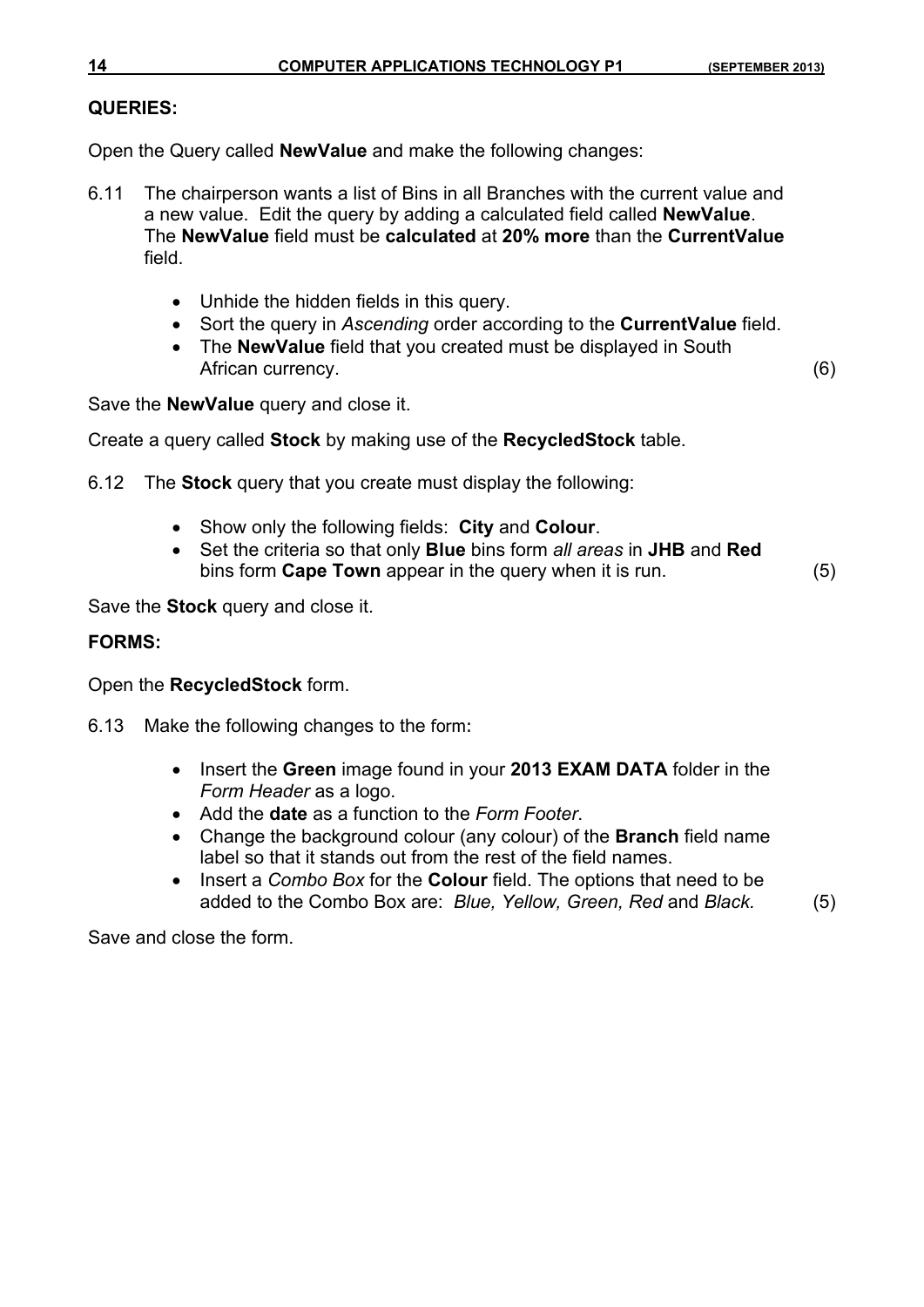#### **REPORTS:**

Open **Branches** report.

- 6.14 Make the following changes to the report:
	- Group the records in the report according to the **City** field.
	- Create a calculated field in the report that calculates the total stock value per item by multiplying the **InStock** with the **CurrentValue** field. Name the new field **TotalValue**. (5)

Save and close the report.

Close the **q6Branches** database. **[40]**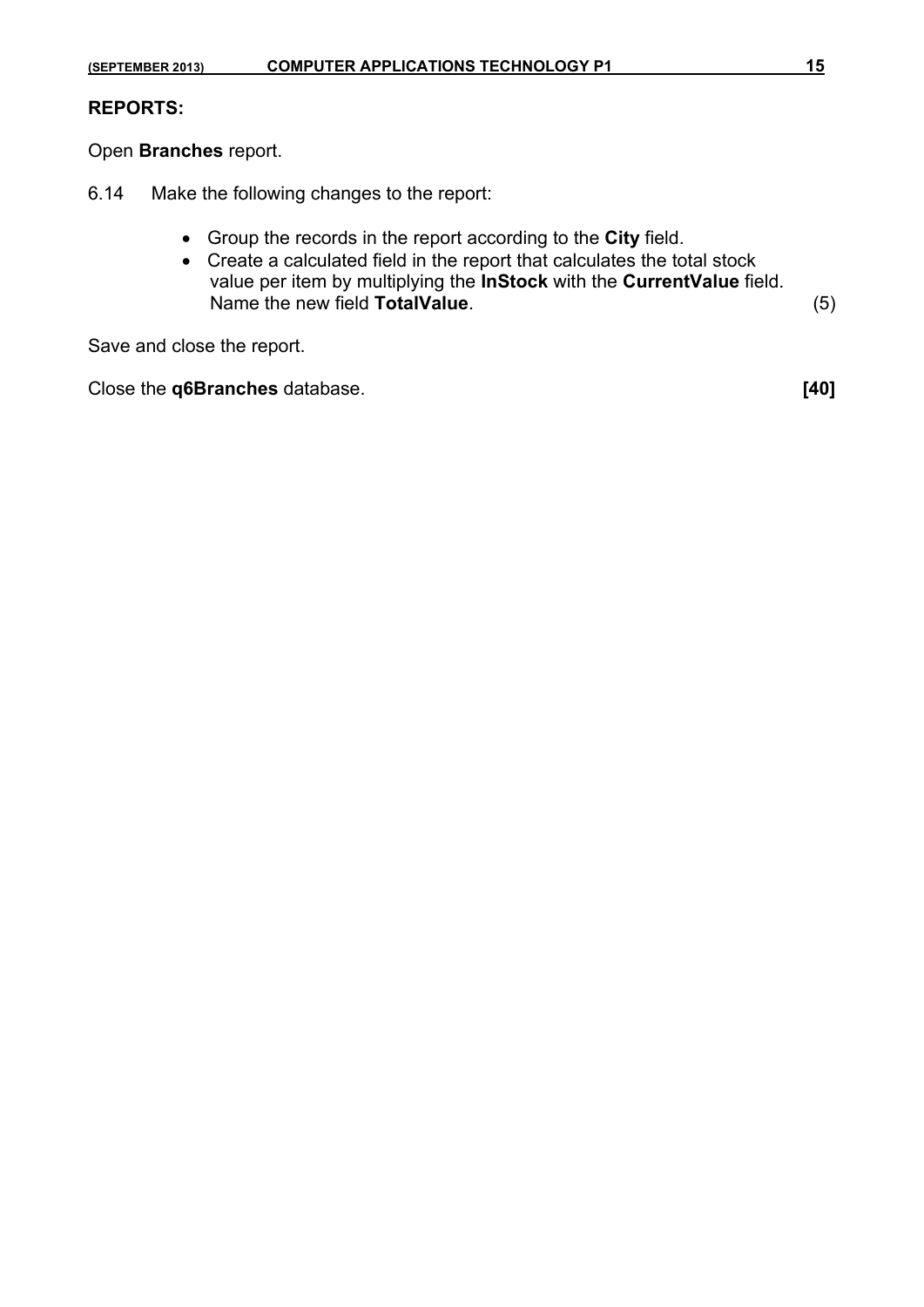Open word processing file **q7Answers** and answer the following questions in the space provided.

|     | TOTAL:                                                                                                                                                             | 200 |
|-----|--------------------------------------------------------------------------------------------------------------------------------------------------------------------|-----|
|     | Save and close all your documents.                                                                                                                                 | [6] |
| 7.6 | Paste a screen shot, showing the tabs dialog box of the tab settings in the<br>second row of the q7Energy document, next to question 7.6 in the<br>q7Answers file. | (1) |
| 7.5 | Is the word "country" at the end of the <b>q7Sweden</b> document linked to an<br>endnote or a footnote?                                                            | (1) |
| 7.4 | How many <b>characters</b> (no spaces) are found in the word processing file<br>q7Recycling?                                                                       | (1) |
| 7.3 | What is the Subject Value in the properties of the file called q7Trash?                                                                                            | (1) |
| 7.2 | In the article copied from the Internet and pasted in the q7Trash file, there is<br>reference to somebody named Jonathan. What is his surname?                     | (1) |
| 7.1 | What size is the Check box in the Check Box Form Field that appears next to<br>the word "Read" in the file called <b>q7Trash</b> ?                                 | (1) |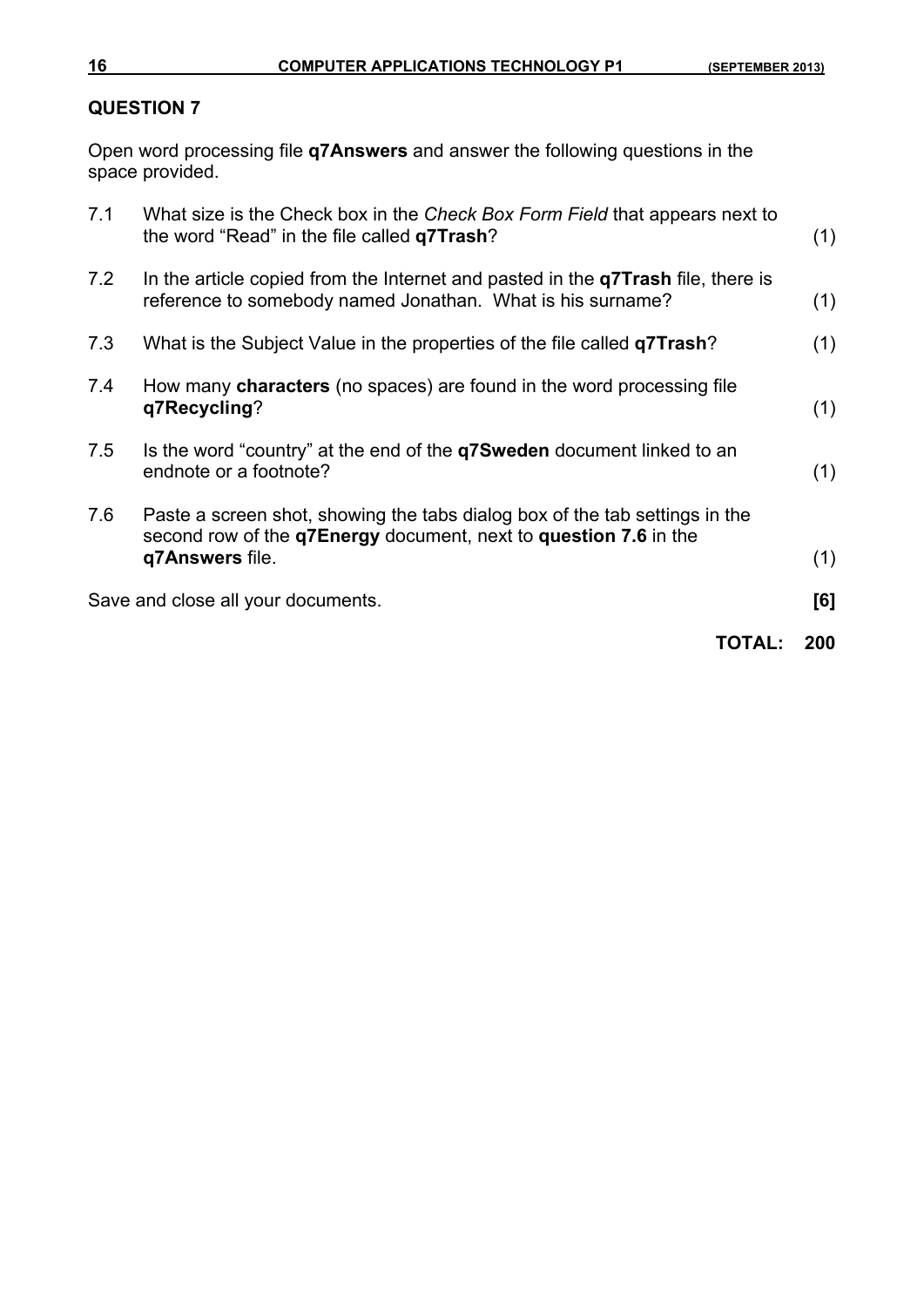oop en beantwoord die **q7Answers** genaamd Maak die woordverwerkingslêer volgende vrae in die spasies wat daarvoor voorsien is.

|     | The discription of the Internet development in die discription of the discription | . C. L |
|-----|-----------------------------------------------------------------------------------|--------|
| (L) | Field" wat langs die woord "Read" in die lêer genaamd <b>q7Trash</b> verskyn?     |        |
|     | Wat is die grootte van die keuseblokkie ("Check box") in die "Check Box Form      | ιZ     |

| $(\mu)$ | is, word daar verwys na iemand met die naam Jonathan. Wat is sy van?            |       |
|---------|---------------------------------------------------------------------------------|-------|
|         | In die artikel wat van die Internet gekopieer is en in die q7Trash-lêer gestoor | $Z^2$ |

| (L) | 7.3 Wat is die "Subject Value" in die eienskappe van die q7Trash-lêer? |  |
|-----|------------------------------------------------------------------------|--|
|     |                                                                        |  |

- 7.4 Hoeveel kan atericies ("characters"), (spasies uitgesluit) kan gevind word in die woordverwerkingslêer **q7Recycling**? **woordverwerkingslêer** with the state of the state of the state of the state of the state of the state of the state of the state of the state of the state of the state of the state of th
- 7.5 Is die woord<sup>"</sup> does die einde van die einde van die van die van die die <sup>12.7</sup> Is die <sup>12.5</sup> Is die <sup>12.</sup>5 I aan 'n eindnota ("endnote") of voetnota ("footnote")? (1)
- 7.6 Plak 'n skermkopie ("tabelstab you shot") van die tabelstop-stellings dialog 9.7 box") in die tweede ry van die **q7Energy dokument**, langs **vraag 7.6** in die -lêer. (1) **q7Answers**

**[6]** Stoor en maak al jou dokumente toe.

**TOTAAL: 200**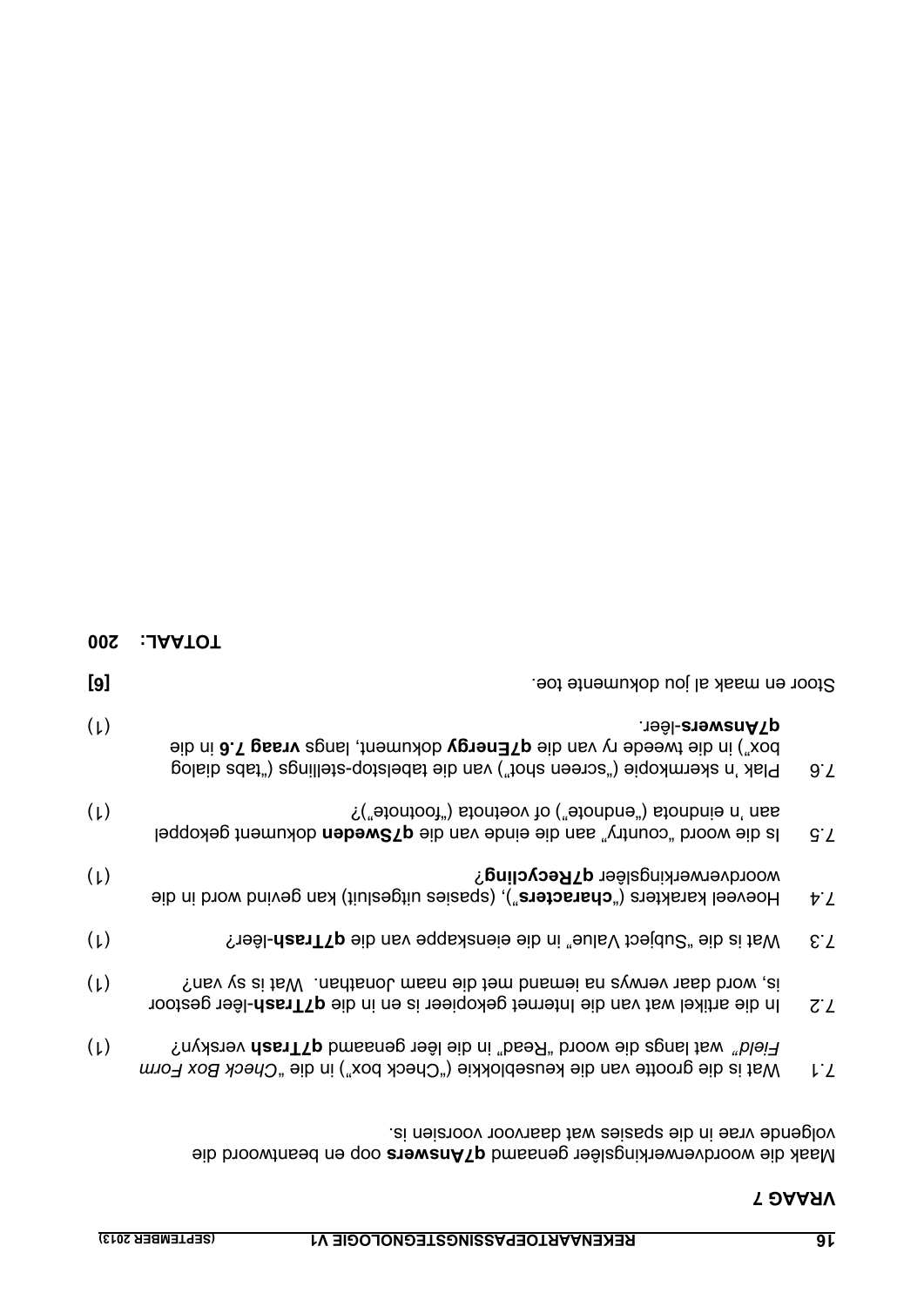#### **VERSLAE:**

Maak die **Branches-verslag oop.** 

- 6.14 Bring die volgende veranderings aan by die verslag:
- -veld. **City** Groepeer die rekords in die verslag volgens die •
- Skep 'n berekende veld in die verslag wat die totale waarde van die voorraad per item bereken deur die **InStock-veld se waarde met die** -veld se waarde te vermenigvuldig. Die naam van die **CurrentValue** External wat jy sep moet Total**ue** wees. The most separate is a separate of the separate of the separate is the separate of the separate of the separate of the separate is  $\mathbf{F}$  and  $\mathbf{F}$  is a separate is a separate

Stoor en maak die verslag toe.

**The databasis of the magnetic toe. The magnetic toe. The magnetic toe experiment of the distribution of the distribution of the distribution of the distribution of the distribution of the distribution of the distribution**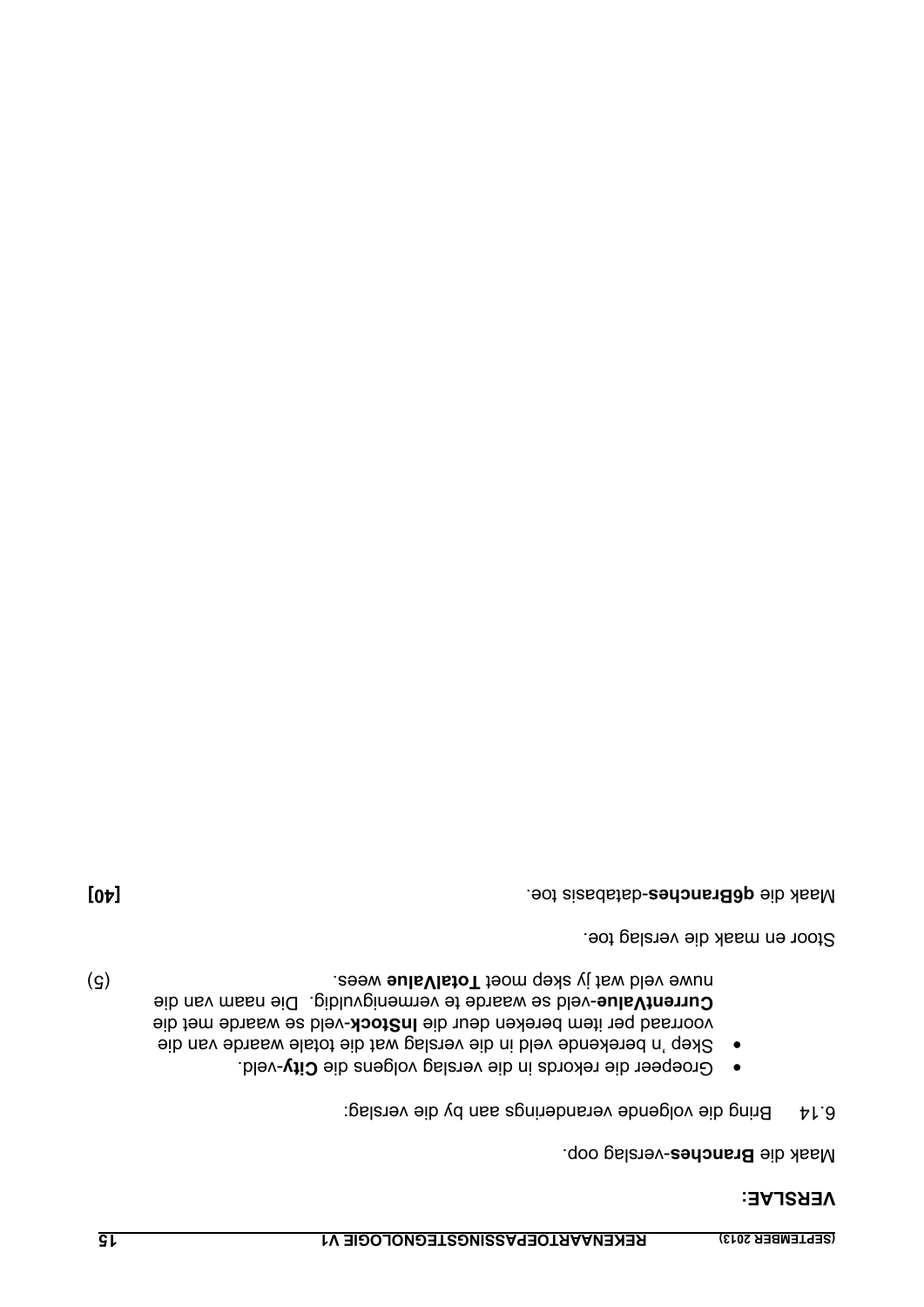#### **NAVRAE:**

Maak die **NewValue**-navraag oop en verander dit as volg:

- G.11 Die voorsitter wil 'n lys van al die dromme ("Bins") in al die takke ("Branches") met hulle huidige waarde en nuwe waarde hê. Pas die navraag aan deur 'n berekende veld genaamd **NewValue** in te voeg. Die NewValue-veld moet bereken word teen 20% meer as die CurrentValue-veld.
- Maak seker dat geen velde in die navraag verskuil is nie ("Unhide the hidden fields").
- Sorteer die navraag in stygende (" Ascending") orde volgens die CurrentValue-veld.
- **·** Die NewValue-veld wat jy geskep het moet in Suid-Afrikaanse (6) geldeenheid vertoon word.

Stoor die NewValue-navraag en maak dit toe.

deur gebruik te maak van die **Stock** Skep 'n nuwe navraag genaamd RecycledStock-tabel.

die volgende vertoon: -navraag wat jy skep moet **Stock** 6.12 Die

Vertoon slegs die velde: City en Colour

Slegs blou ("**Bue**") dromme van alle areas in **JHB** en rooi (" **Red**") moet is die navraag ("**Cape Town**") moet in die navraag vertoon word. (5)

Stoor die **Stock-navraag en maak dit toe.** 

## **VORMS:**

### Maak die **RecycledStock**-vorm oop.

- andering and die vorm aanstelenings by die volm aan:
- Voeg die Green-prent wat in jou 2013 EXAM DATA-lêergids gevind
- kan word in die vormboskrif ("Form Header") as 'n "opol" in. ") in. *Form Footer* as 'n funksie in die vormonderskrif (" **datum** Voeg die • -veldnaam **Branch** Verander die agtergrondkleur (enige kleur) van die •
- etiket sodat dit uitstaan van die res van die veldname. "). Die keuses *Combo Box* -veld na 'n keuselys (" **Colour** Verander die •
- wat in die "Combo Box" vertoon moet word is: Blue, Yellow, Green, (5) *Black.* en *Red*

Stoor en maak die vorm toe.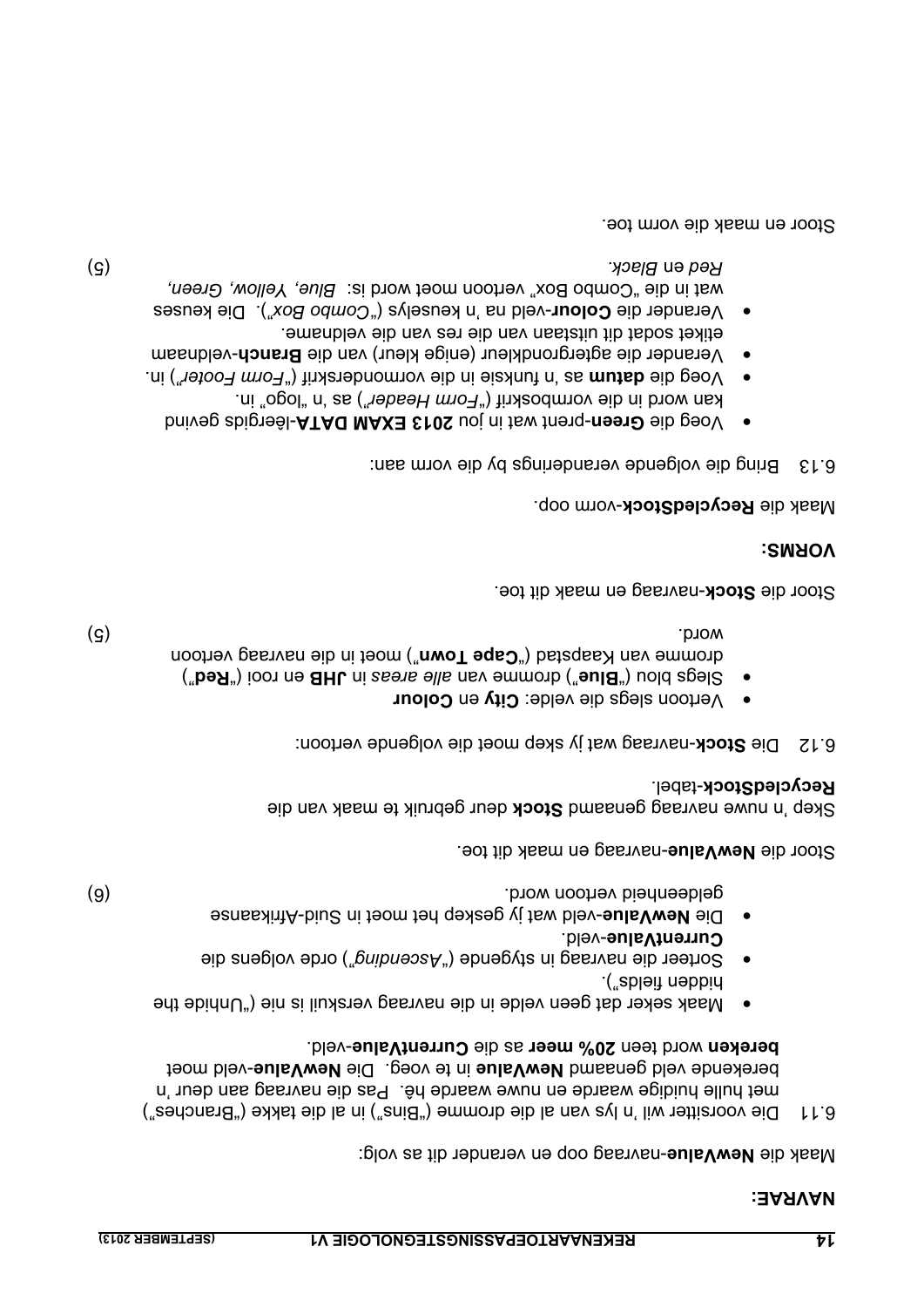Sommige heminnings-winkels verkoop 'n verskeidenheid bien omme wat uit herwinbare materiaal vervaardig is. Data aangaande hierdie dromme is aangeteken in 'n databasis tabel. Bring die veranderings by databasis aan om met versaak die vol sodoende sekere statistiek rakende herwinbare produkte te bekom.

-lêergids oop. **2013 EXAM DATA** -databasis in jou **q6Branches** Maak die

### **TABELLE:**

Werk in die **RecycledStock-tabel.** 

| 01.9          | <b>Kleur.</b><br>Toon n' sn ellud nentikale gidslyne van die tabel en verander hulle na 'n rooi                                                                                                                                                                                           | (5)                         |
|---------------|-------------------------------------------------------------------------------------------------------------------------------------------------------------------------------------------------------------------------------------------------------------------------------------------|-----------------------------|
| 6.9           | .ei bləv ("bəniupən")<br>Verander die eienskappe van die BranchCode-veld sodat dit 'n vereiste                                                                                                                                                                                            | $(\iota)$                   |
| 8.3           | toevoermasker is opsioneel maar die 4 nommers word vereis.<br>deur die teks "-REC" bv. JUK1245-REC. Die eerste 3 letters van die<br>takkodes in die volgend formaat te aanvaar: 3 letters en 4 nommers gevolg<br>Voeg 'n toevoermasker ("Ingut Mask") by die BranchCode-veld in, om slegs | $\left( \mathcal{S}\right)$ |
| L.9           | meer as 9 000 kan wees nie.<br>veld op, om te verseker dat die getal dromme in voorraad nie minder as 1 of<br>Stel 'n valideringsreël met 'n toepaslike valideringsboodskap vir die InStock-                                                                                              | (၄)                         |
| 9.9           | hoofietters sal vertoon.<br>Pas die eienskappe van die City-veld aan sodat die stadsname altyd in                                                                                                                                                                                         | $(\mathsf{L})$              |
| G.3           | Sorteer die City-veld in dalende ("descending") orde.                                                                                                                                                                                                                                     | $(\iota)$                   |
| $\tau$ 9      | .abix et "alv" fo "an $M$ ", " $M$ " mo fasleof las reliundeg eib faw (qexaeg $\boldsymbol{\mathcal{E}}.\boldsymbol{\mathcal{S}}$<br>Veeg 'n aftreklyskontrole") blop-down list control") by die Title-veld (in vraag                                                                     | $\left( \mathcal{S}\right)$ |
| $\epsilon$ .3 | .əliiT<br>Voeg 'n nuwe veld voor die PersonResponsle-veld in en noem die veld                                                                                                                                                                                                             | (Z)                         |
| Z.3           | Verander die veldgrootte ("Field Size") van die <b>InStock-</b> veld na " <b>Double</b> ".                                                                                                                                                                                                | $(\iota)$                   |
| 1.9           | "Norwood" tak in Kaapstad in, vir hierdie betrokke veld.<br>veldtipe vir prente. Voeg die Green.bmp prent vir die rekord van die<br>Verander die datatipe ("bata Type") van die ItemImage-veld na 'n geskikte                                                                             | (5)                         |

Stoor en maak die tabel toe.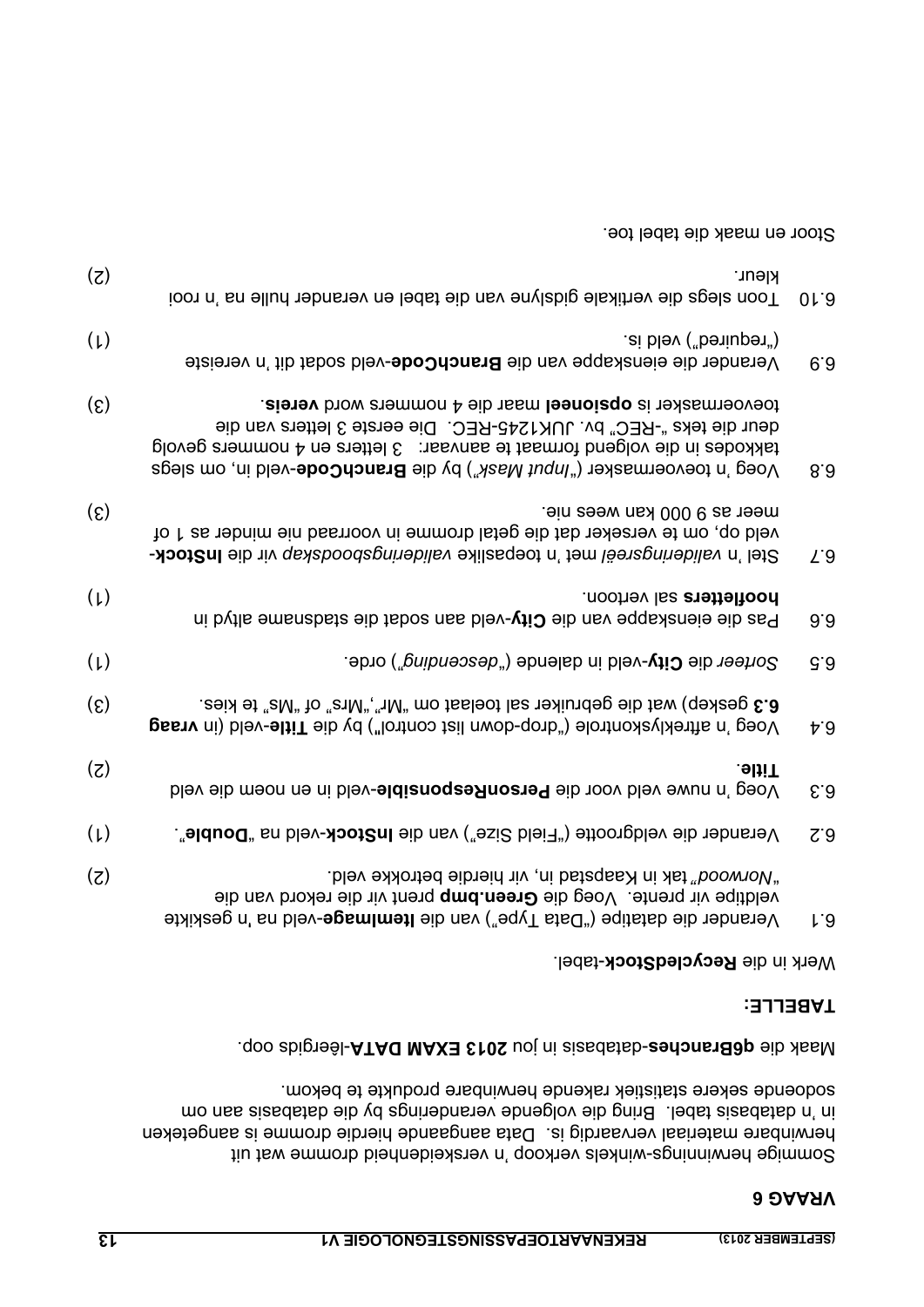5.9 - Die **Password-**werkblad is beskerm met die wagwoord 12. Verwyder die wagwoord van die werkblad en stoor dit sonder 'n wagwoord. (1)

Werk in die **Graph-werkblad.** 

Die Voorsitter het 'n grafiek") wat die verkope van die verkope van al die takke aantoon. Help hom om die grafiek te redigeer sodat dit makliker is om te interpreteer.

Bestudeer die grafiek hieronder. Nadat jy die nodige veranderings aangebring het moet jou grafiek soortgelyk vertoon.



#### Total Sales

- 5.10 Verander die grafiek as volg:
- Skuif die grafiek na 'n nuwe werkblad. Die grafiek moet nie as 'n *New* vertoon word nie, maar as 'n nuwe blad (" **objek in 'n werkblad** . **Chart** ") genaamd *sheet*
- Voeg 'n grafiektitel ("**Chart Title**") bokant die grafiek in wat lees: ". **Total Sales** "
- -chart"). **Pie** Verander die grafiek na 'n sirkelgrafiek (" •
- Die verklaring ("**Legend**") moet bokant die grafiek verskyn soos
- aangedui. Die waardes ("Data Labels") van die segmente moet bo aan die binnekant ("lnside End") as persentasies vertoon word.
- Die fontgrootte en kleur van die waardes ("Data Labels") moet 36 pt en wit wees.
- ent die drootste segment ("Explode") van die sirkelgrafiek uit en vul dit met die Green-prent in jou 2013 EXAM DATA-lêergids. **But die staan die versus dit met die versus die versus dit met die versus die staan die versus die versus die met die versus die met die versus die met die met die v**

**[32]** Stoor en maak die sigblad toe.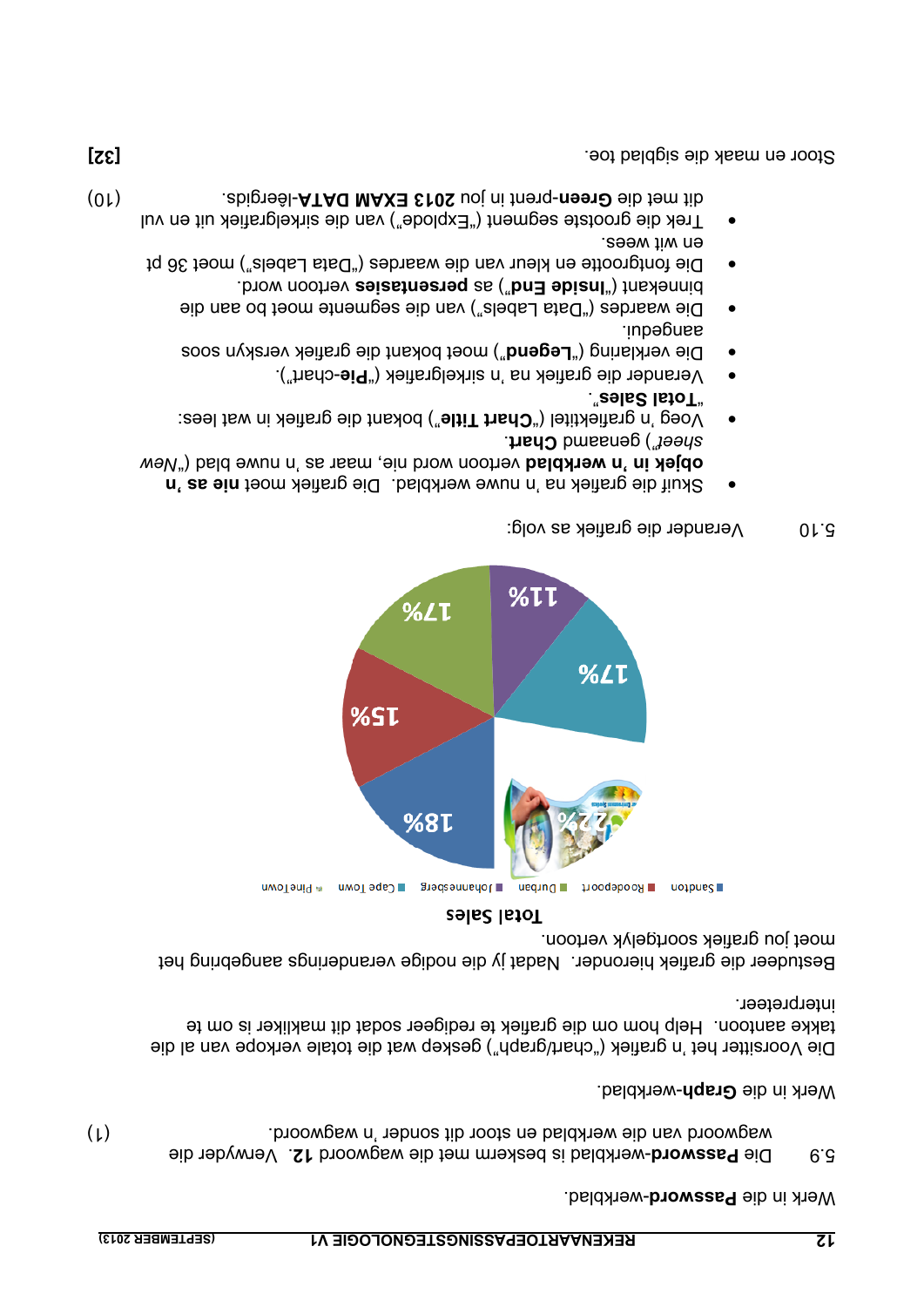Maak die **q5Quarterly-sigblad oop.** 

Werk in die **Data-werkblad**.

5.1 Voeg diagonale lyne ("borders") vir die Reeks C3:H3 in, soos hieronder vertoon:



- **Examely and the links word wat in die lunkblad sodat dit links and sodat dit links** van die hoofopskrif in Ry 1 van die Data-werkblad verskyn. The monomic in the hoof in the hoof in the hoof in t
- 5.3 **District B**<sup>"</sup> in the total diffuse of **B12** sodat dit die totale view ope vir "**District B**<sup>"</sup> in Januarie ("January") vertoon. Die funksie is korrek maar die kriteria en die selreekse is foutief. (3)
- 5.4 Yerwyder alle voorwaardelike formatering ("Conditional Formatting") wat in voorkom. Voeg 'n nuwe voorwaarde vir hierdie reeks in, **C4:H9 Reeks** die (3) wat alle selle met waardes van meer as R65 000 in 'n geel vulkleur vertoon.
- 5.5 Sorteer die **Reeks A4:H9** as volg:
- e alfabeties woet eerstens in dalende alfabetiese volgorde,
- **(b)** stydende also vertoonde alfabetiese volgorde vertoon.  $(4)$

#### Werk in die **Totals**-werkblad.

- 5.6 Gebruik 'n funksie om die totale van dan Januarie tot Junie vir Sandton in **Sel B2** te bereken soos gevind sal word in die **Data**-werkblad. (2)
- en verander die **Sales** -werkblad na **Totals** 5.7 Verander die naam van die werkbladnaam se agtergrondkleur ("**dsi**") na rooi. (2) (2)
- om die takke te klassifiseer volgens **Kolom C** in **funksie** 5.8 Maak gebruik van 'n hulle totale verkope in Kolom B.

Die klassifikasie moet as volg bepaal word:

- Totale van R400 000 en meer word geklassifiseer as "Excellent"
- **Totale van R300 000 en meer word geklassifiseer as " Good**" en Totale van minder as R300 000 moet geen klassifikasie ontvang nie. •

Die woorde "Excellent" en 'to "boo" of selle met geen waardes moet in vertoon word. (5) **Kolom C** 

 $(\mu)$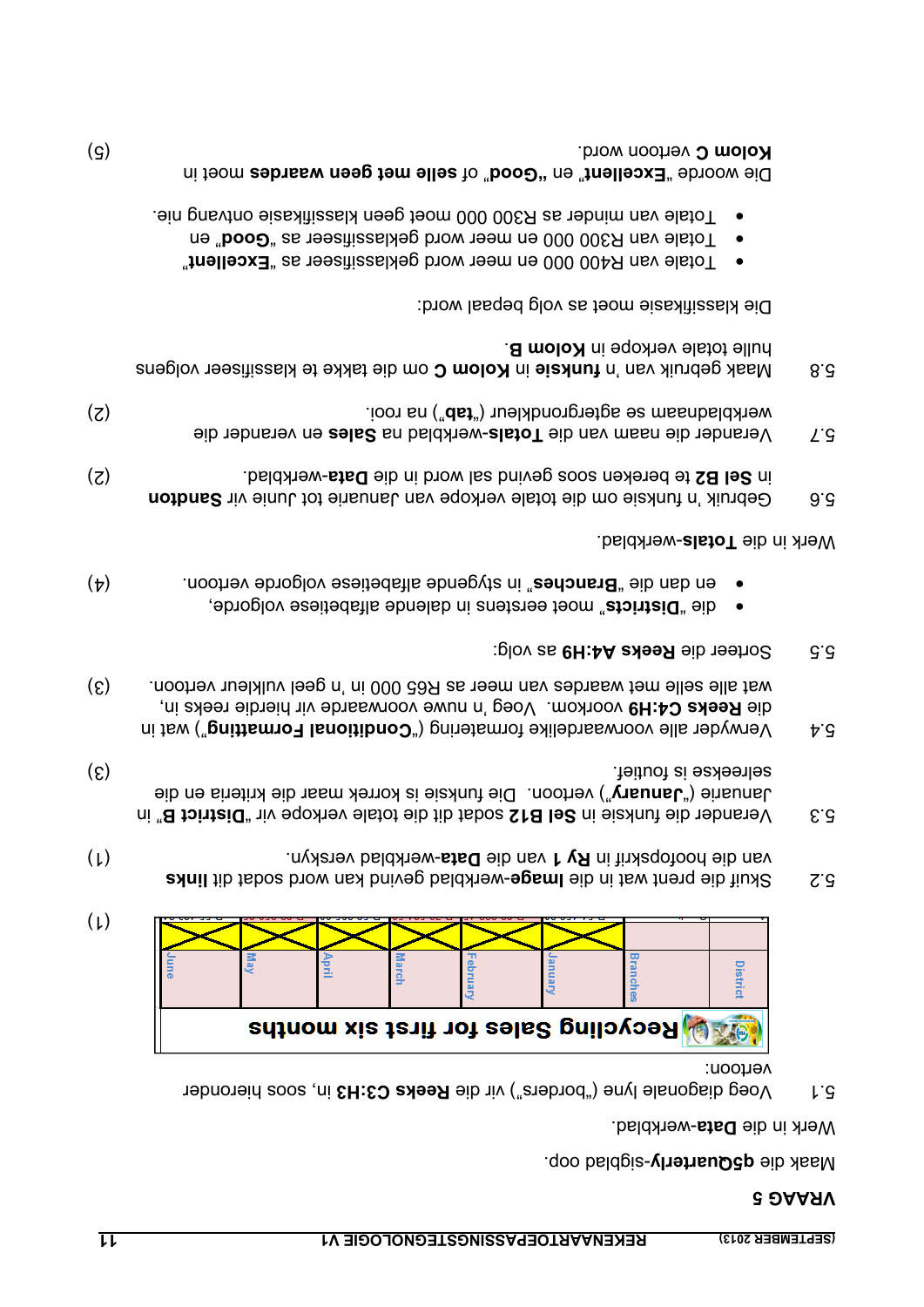| $[\nabla \nu]$              | Stoor en maak die q4Calculations dokument toe.                                                                                                                                                                                                                                                                                                              |                              |
|-----------------------------|-------------------------------------------------------------------------------------------------------------------------------------------------------------------------------------------------------------------------------------------------------------------------------------------------------------------------------------------------------------|------------------------------|
| (5)                         | in Sel I20 voorkom te bepaal.<br>Gebruik 'n funksie in Sel F38 om die lengte van die langste epos adres wat                                                                                                                                                                                                                                                 | こし や                         |
| $(\mu)$                     | Verwyder die kommentaar wat in Sel G31 bygevoeg is.                                                                                                                                                                                                                                                                                                         | ヤレヤ                          |
| $\left( \mathcal{E}\right)$ | moet in Sel M4 vertoon.<br>van die Departement van Energie kwalifiseer. Die woorde "True" of "False"<br>Gebruik 'n funksie in Sel M4 wat sal bepaal of Mnr. Swanepoel vir 'n bonus<br>verkoopssyfers (Kolom G) meer as 250 is, kwalifiseer hy vir 'n bonus.<br>Indien 'n verkoopspersoon vir meer as 8 jaar gewerk het (Kolom L) en sy                      | $E \upharpoonright \uparrow$ |
| $\epsilon$                  | Kopieer die formule na al die verkoopspersoneel in Kolom K.                                                                                                                                                                                                                                                                                                 |                              |
|                             | vooruitgeskatte inkomste in Sel K4 te bereken.<br>for next year") in Sel K4. Maak gebruik van Sel K3 in jou funksie om die<br><b>amoonl vidtroM begssivn3</b> ") assi ebneglov eib niv etemokni esalilebnssm<br>maandelikse inkomste jaarliks ondergaan. Bepaal hulle vooruitgeskatte<br>Dit is bewys day verkoopspersoneel staties 'n verhoging van 7% nul | ZL                           |
| (5)                         | in Kolom I nog uitstaande is.<br>Voeg 'n geskikte funksie in Sel F37 in om te bepaal hoeveel epos adresse                                                                                                                                                                                                                                                   | ししゃ                          |
| $\epsilon$                  | verkoopspersoneel van al die takke, in Kolom G te bepaal.<br>Gebruik 'n funksie in Sel F36 om die tweede grootste getal verkope, deur                                                                                                                                                                                                                       | 01.4                         |
| $\left( \mathsf{S}\right)$  | .əin<br>bepaal hoe om die funksie te gebruik as jy dit nog nie voorheen gebruik het<br>st mo mangongbaldgia sib nav sia hulpfunksie van die sigbladprogram om te                                                                                                                                                                                            |                              |
|                             | en <b>Kolom A</b> in die funksie.<br><b>Q</b> moloX $\lambda$ iunde $\Theta$ ("huos") let et $\lambda$ herk te tel ("nuos"). Gebruik Kolom D<br>Gebruik 'n funksie in Sel F33 om die aantal verkoopspersoneel wat mans                                                                                                                                      | 6t                           |
| $(\nabla)$                  | funksie om jou antwoord tot die naaste heelgetal af te rond.<br>salaris ("Basic Monthly Salary") in Kolom F te bereken. Gebruik 'n<br>Gebruik 'n funksie in Sel F31 om die gemiddelde basiese maandelikse                                                                                                                                                   | 8.4                          |
|                             | (SEPTEMBER 2013)<br>REKENAARTOEPASSINGSTEGNOLOGIE V1                                                                                                                                                                                                                                                                                                        | $\overline{0}$               |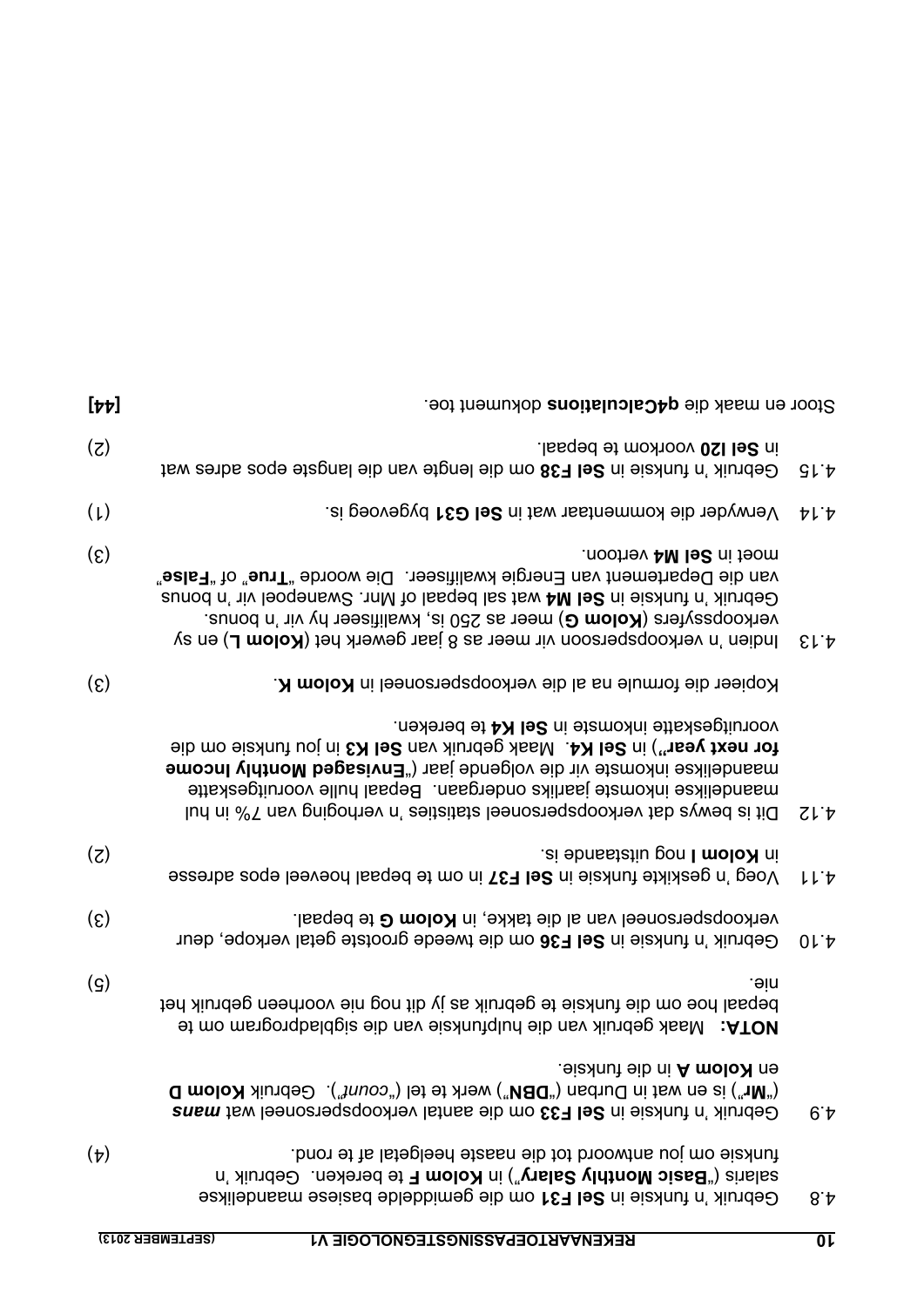Help die Voorsitter van die Gemeenskapsforum met sekere berekenings in die sigblad oor herwinning, sodat betekenisvolle statistiek bymekaar gemaak kan word. Die sigblad het inligting oor mense in ons land wat besigheidsgeleenthede geskep het deur van herwinningsgeleenthede gebruik te maak.

Maak die sigblad q4Calculations oop wat in die 2013 EXAM DATA-lêergids gestoor is en werk in die **Sales**-werkblad.

- 4.1 Verbeter die voorkoms van die **Sales**-werkblad sodat dit makliker ontleed kan word deur die volgende formatering op Ry 1 toe te pas:
- smelt ("merge") die **Selle A1 tot I1 smalt ("selle in 1988**
- **v sentreer die hoofopskrif "Turning Waste into Job Opportunities"** horisontaal en vertikaal in die nuwe saamgevoegde sel.
- , 27 pt. (3) **Arial Black** van die hoofopskrif na verander die font •
- 4.2 Bring die volgende veranderings by Ry 2 aan:
- verander die teks oriëntering van die opskrifte in Ry 2 na 'n 86<sup>°-hoek.</sup>
- **varander die hoogte van Ry 2 na 75.**
- pas woordomvou ("wrap") op die ry toe. •
- gee die selle met opskrifte in **Ry 2** 'n blou vulkleur. (4) **Analyzie met opskrifte in 198**
- data data data data duidelik sigbaar is. (1) data seker dat al die seker dat al die seker dat al die seker dat
- 4.4 Vertoon al die waardes in die Reeks F4:F29 in Suid-Afrikaanse geldeenheid met geen desimale plekke. (2)
- 4.5 Daar word aan elke verkoopsman ("sales person") van elk van die takke 'n kode ("**Gode**") gegee. Maak gebruik van funksies en formules om 'n kode as volg te genereer: **Sel C4** as volg te genereer:
- **Journal op an interpoon** ("Qity") waard in Die Die Die Afrika van die stad van die van die van die stads van di gevolg deur die eerste drie letters van die van ("Surname") in Kolom moet gebruik word. **E**
- ) tussen die stadsnaam en die eerste drie **/** Voeg 'n vorentoe strepie ( letters van die van in.
- Die kode ("Gode") moet in bokas (" popercase") vertoon bv. JHB/SWA

Kopieer die funksie na al die ander verkoopspersoneel. (5)

- 4.6 Gebruik die Vlookup-funksie in Sel F9 om die basiese maandelikse salaris ork mur. Voight te vertoon. Die opsoekwaardes ("lookup values") kan in die **MLOOKUP-werkblad gevind word. Maak seker dat die funksie reg sal werk** as dit afwaarts na die res van die verkoopspersoneel gekopieer sou word. (4)
- in wat die algemeenste maandelikse salaris **Sel F30** 4.7 Voeg 'n funksie in sal bereken. (2) **Kolom F** sal bereken. (2) **Reservent Monthly Salary (2)**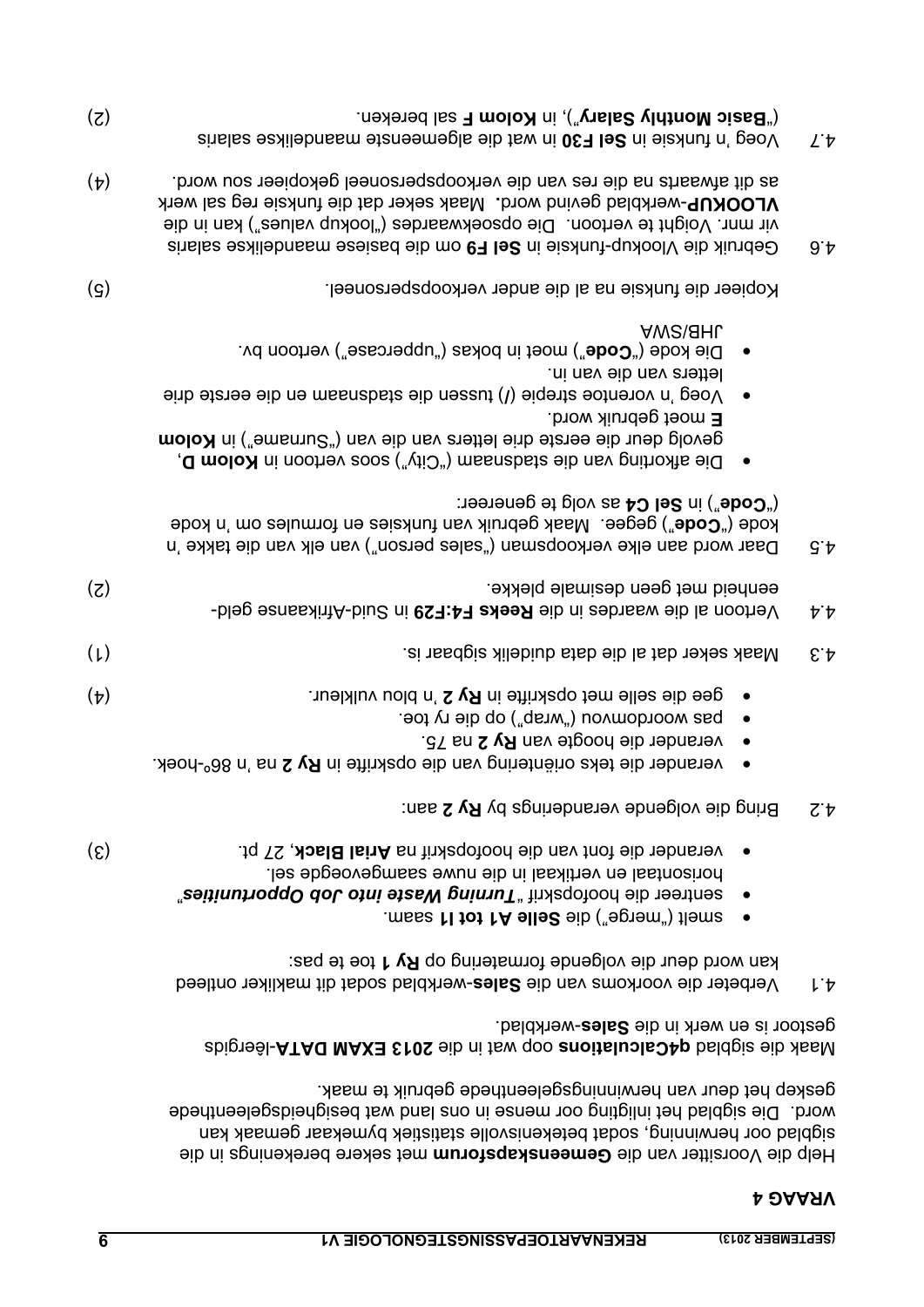Die Voorsitter van die Gemeenskapsforum het 'n sertifikaat ontwerp wat hy graag as operagering as 'n betwinning as 'n plyk van die skool as 'n blyk van die selbubg vir hulle bydrae tot die bevordering van herwinning. Hy het vir jou gevra of jy sekere veranderings aan die sertifikaat kan aanbring, om dit sodoende meer professioneel te laat vertoon.

Maak die woordverwerkingsdokument q3Certificate oop en beantwoord die volgende vrae rakende die dokument:

| 9.6                              |         | lesrgids in pdf formaat.<br>Skep 'n kopie van die q3Final.doc lêer en stoor die kopie in die Certificate-                                                                              | $(\iota)$ |
|----------------------------------|---------|----------------------------------------------------------------------------------------------------------------------------------------------------------------------------------------|-----------|
| G.E                              |         | en skuif ("move") die <b>q3Final.doc</b> dokument na die lêergids.<br>Skep 'n sublêergids in jou 2013 EXAM DATA-lêergids genaamd Certificate                                           | (5)       |
|                                  | G.4.5   | . abigreal-ATAQ MAXE £102 uoj ni oob.lani RC as etskiittea<br>possamevoegingstappe en stoor die finale saamgevoegde<br>Redigeer die individuele sertifikate na voltooiing van al 6 die | $(\iota)$ |
|                                  |         | Stoor die q3Certificate dokument.                                                                                                                                                      |           |
|                                  | P P E   | -surname>>, met die relevante samevoeginsvelde.<br>Vervang die woorde wat as volg aangedui word: << amb>>> en                                                                          | (5)       |
|                                  | 5.4.3   | kenmerk ("Outstanding Quality") het, uitgereik word.<br>Die sertifikate moet slegs aan lede wat "Dedication" as uitstaande                                                             | (L)       |
|                                  | S.A.S   | gesorteer word.<br>Die sertifikate moet in dalende orde volgens van ("surname")                                                                                                        | (L)       |
|                                  | $1 + 5$ | .nondatab<br>Gebruik die DATA-tads in die q3Details mdb databasis as                                                                                                                   | (L)       |
| ÞΕ                               |         | deur die instruksies hieronder te volg:<br>Gebruik hierdie sertifikaat om 'n possamevoeging ("Mail Merge") uit te voer                                                                 |           |
| $\mathcal{E}.\mathcal{E}$        |         | .ni tsaxitimes eib mobnon ("nebnod trA") mssrychsldnoontsq\-anux n' geoV                                                                                                               | (L)       |
| $Z.\mathcal{E}$                  |         | Verwyder die tabel wat in blou uitgelig is van die sertifikaat.                                                                                                                        | $(\iota)$ |
| $\mathsf{L}\mathsf{.}\mathsf{E}$ |         | Gebruik kommas om die teks te skei.<br>Omskep die tabel wat in geel uitgelig is na teks ("convert table to text").                                                                     | $(\mu)$   |
|                                  |         |                                                                                                                                                                                        |           |

Stoor en maak al die oop dokumente toe.<br>
Stoor en maak al die oop dokumente toe.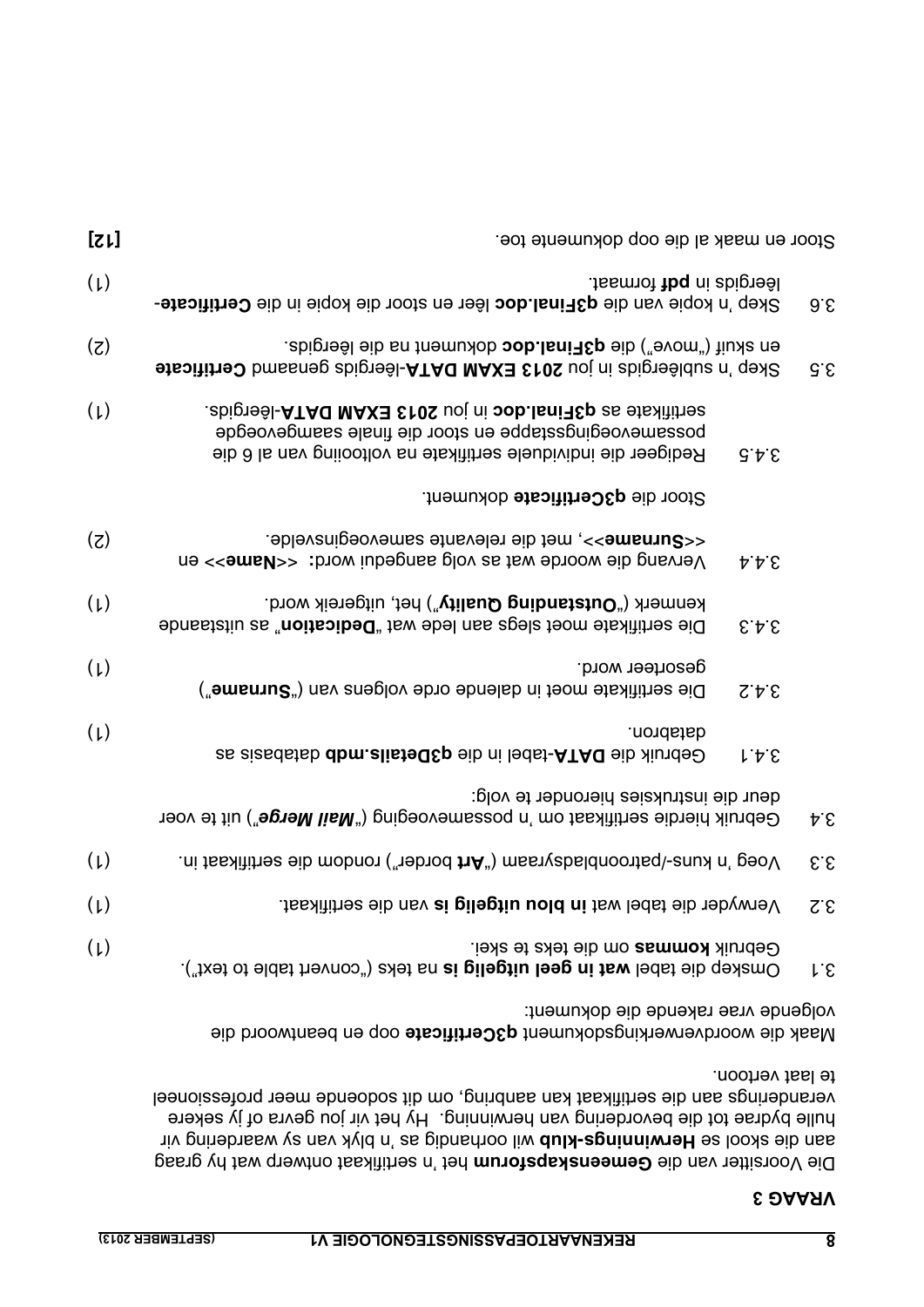2.8 Verander die teks wat in groen uitgelig is (op die 2 ed laaste bladsy van die low as tib netate as a met twee kolomme en formateer dit as volg:

| Other                           |  |  |  |
|---------------------------------|--|--|--|
| Glass                           |  |  |  |
| Metal                           |  |  |  |
| Organic garden waste            |  |  |  |
| Paper                           |  |  |  |
| plastic                         |  |  |  |
| <b>Builder Rubble</b>           |  |  |  |
| Municipality<br>Umdoni          |  |  |  |
| <b>UOITISORMOO MABATE BTEAW</b> |  |  |  |
|                                 |  |  |  |

- Skakel die teks in die eerste ry om na bokas ("uppercase"). •
- Smelt die eerste ry se selle saam ("merge") sonder om enige data uit te vee.
- rye vertikaal en horisontaal. **eerste twee** Sentreer die inhoud van die •
- Verander die teksrigting in die tweede ry soos aangedui. Verander die hoogte van die tweede ry na presies 3 cm. •
- Vul die eerste ry met 'n grys skadu ("shade"). •
- Omraam die selle soos allee soos allee voorbeeld. (8)
- 2.9 Beligeer die formule (in geel uitgelig) in die tabel wat aan die einde van die dokument voorkom, sodat dib it die aantal mense bereken wat in die opname deelgeneem het. (1)
- 2.10 Skuif die sirkelgrafiek ("pie chart") naby die einde van die dokument sodat dit oor die twee uitgeligte kolomme teks wat begin met …' en eindig met **FEEDSTOCK** ' ' verskyn. Die teks moet **Umdoni** '… om die grafiek vloei. Die presiese posisie van die grafiek is nie belangrik



(wat op die laaste bladsy **'FIRST'** ("hyperlink") aan die woord **skakel** 2.11 Heg 'n odat die dokument verskyn ), sodat die woord gekoppel is aan die geboekmerkte prent ("bookmarked image") op die eerste bladsy van die waar dokument. Verwys na vraag 2.7 waar die boekmerk geskep is. **2008** van de lig

- (1) laaste blands is eie blaaste bladsy na landskap ("Landscape"). (1)
- ") van die dokument **Author** ") met die outeurnaam (" **field** 2.13 Plaas 'n veld (" aan die regterkant van die bladsyonderskrif in bokasformaat. (3) aan die blads

Stoor en maak die **q2Waste** dokument toe. **die maak die stoor en maak die stoor en maak die stoor en maak die sta**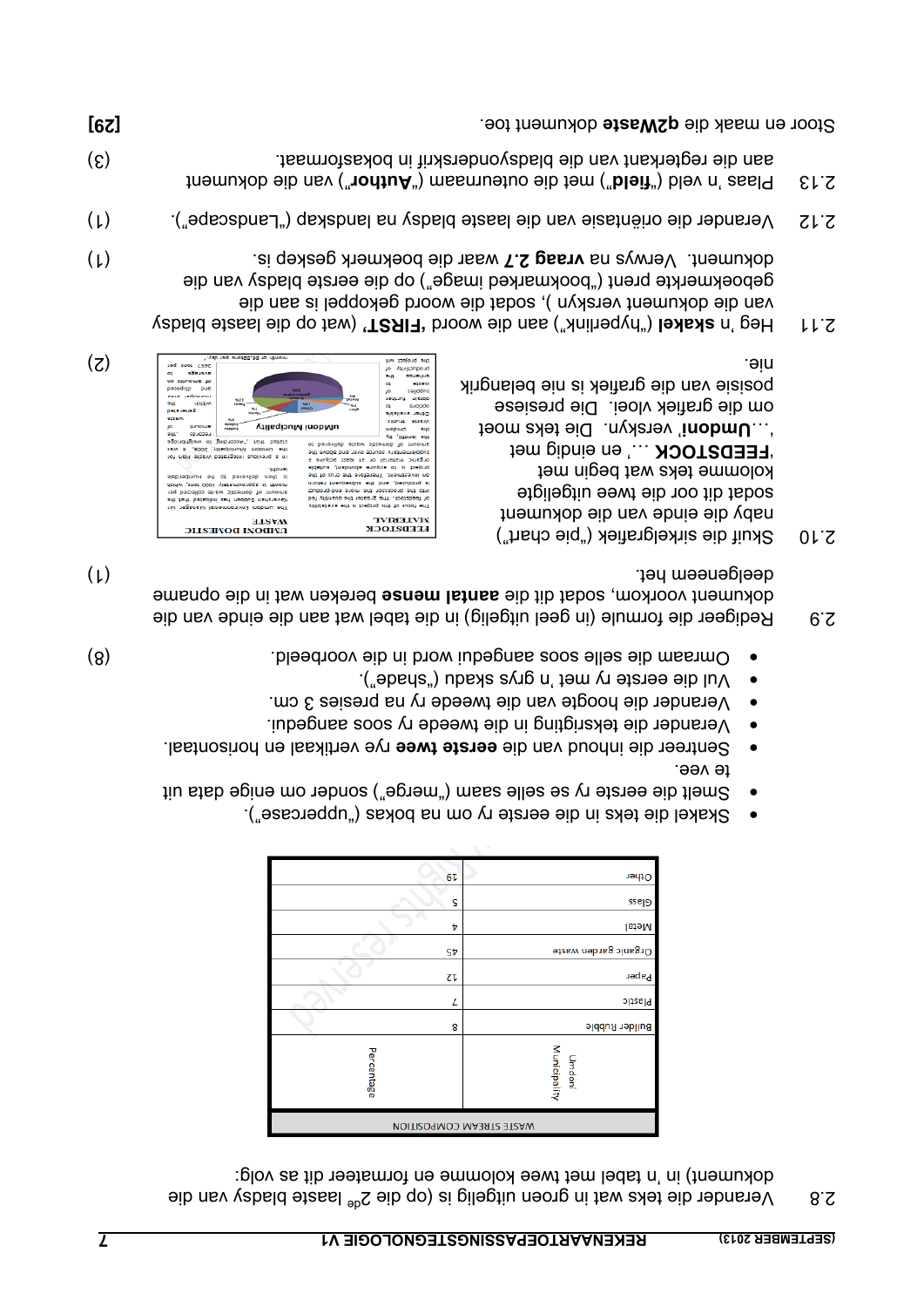| ε z | enigste opskrifstyl wat in die inhoudsopgawe gebruik moet word.<br>hieronder vertoon. Die opskrifstyl ("beading style") genaamd "NEW" is die<br>"TABLE OF CONTENTS" in, sodat dit soortgelyk aan die voorbeeld<br>Voeg 'n outomatiese inhoudsopgawe ("Table of contents") onder die opskrif |     |
|-----|---------------------------------------------------------------------------------------------------------------------------------------------------------------------------------------------------------------------------------------------------------------------------------------------|-----|
| ZZ  | (z)<br>ei AA ettootte A4 is.<br>sodat dit links ("left") voorkom en 1 cm wyd is, maak ook seker dat die<br>Selekteer die hele dokument en verander die bindspasie-posisie ("gutter")                                                                                                        |     |
| r.S | opqafeer.<br>Voeg die datum in die bladsyboskrif in en maak seker dat dib outomaties                                                                                                                                                                                                        | (5) |
|     | Maak die lêer <b>q2Waste</b> oop.                                                                                                                                                                                                                                                           |     |

**LABLE OF CONTENTS** 

| MAINE GARBAGE STUDY SHOWS 60 PERCENT OF TRASH COULD BE DIVERTED. |
|------------------------------------------------------------------|
| NIJANJI JHI                                                      |
| POLOKWANE WASTE SUMMIT DECLARATION.                              |
| .YOJIANI'U WASIL MANAGEMENI SIRAIFGY.                            |
| RACKGRUUND.                                                      |
| SCOPING REPORT FOR THERMOREC PLANT AT UMDONI MUNICIPALITY        |

 $(z)$ 

Die bladsynommers in jou inhoudsopgawe mag verskil van die **LET WEL:**  veorbeeld aangesien dit afhang van jon bladsystellings.

- $\mathsf{S}^+$   $\mathsf{P}^+$  pos budicted bullets ("ctruce primeted") teks prent telephases but the picture bullets of  $\mathsf{P}^+$ OUGET GIE OPSKIT "NAUL ON ALSTE MANAGEMENT STRATEGY" toe. Eegin met 'The roles ...' en eindig met '... facilities<sup>'</sup>
- -lêergids **2013 Exam Data** prent wat in jou **Garbage.jpg** Gebruik die gevind kan word vir die kolpunte.
- Verander die oriëntering ("alignment") van slegs die kolpunte sodat hulle gesentreerd ("centre") is.
- Skuif die kolpunte sodat hulle by die linkerkantlyn verskyn. •

**FEL MEF:** Yon data moet soortgelyk aan die volgende nittreksel vertoon:

| (L)      | eerste bladsy.<br>Heg 'n boekmerk ("bookmark") genaamd 'First' aan die prentjie op die                                 | ĽΖ  |
|----------|------------------------------------------------------------------------------------------------------------------------|-----|
| (L)      | Korrigeer die spelfoute/fout wat in die dokument voorkom.                                                              | 9.5 |
| (L)      | REPORT FOR THERMOREC PLANT AT UMDONI MUNICIPALITY".<br>Verwyder die skakel ("hyperlink") van die hoofopskrif: "SCOPING | ς ζ |
| $(\tau)$ | i tnemntevog labol tot 2MWM edt to zmtet ni zeitilidiznogzet bna zelot edT . 團眼<br>NATIONAL WASTE MANAGEMENT STRATEGY  |     |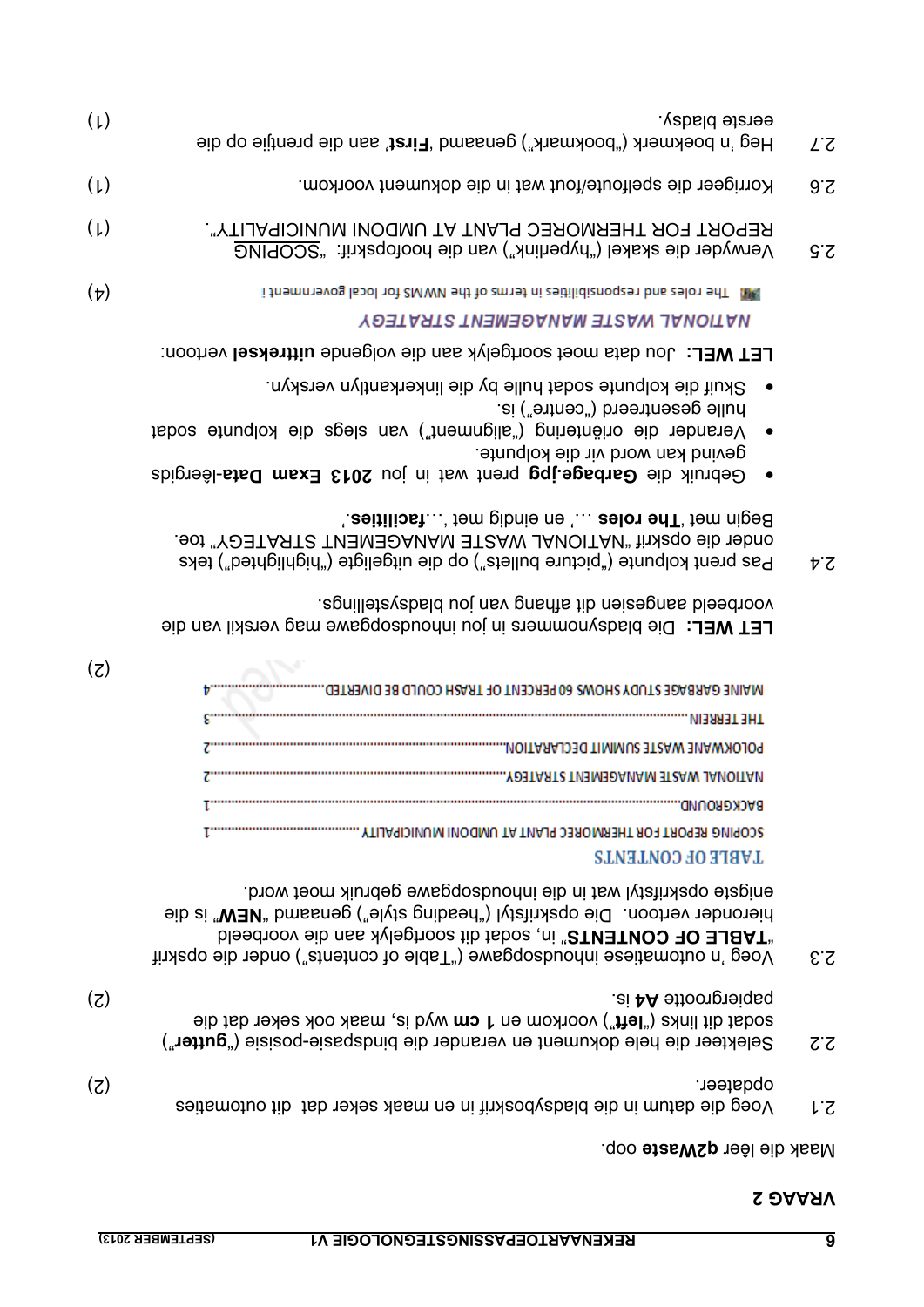| $\overline{\mathsf{S}}$     | <b>REKENAARTOEPASSINGSTEGNOLOGIE V1</b><br>(SEPTEMBER 2013)                                                                                                                   |                     |
|-----------------------------|-------------------------------------------------------------------------------------------------------------------------------------------------------------------------------|---------------------|
| (5)                         | styl outomaties opdateer.<br>Verander die "Heading 2"-styl sodat die font in 'n rooi kleur vertoon en die                                                                     | 9.1                 |
|                             | bladsyboskrif aan:<br>Bring die volgende veranderings by die bladsynommering<br>qie<br>u                                                                                      | $L^{\cdot}$         |
|                             | dokument sodat dit in die formaat a, d id on seal wan Romeinse<br>Verander die outomatiese bladsynommering in die bladsyboskrif van die                                       |                     |
|                             | dieselfde formaat vir al de afdelings ("sections") van die dokument<br>maak seker dat die bladsynommering deurlopend ("continuous") is en in<br>nommers vertoon.              |                     |
|                             | bladsyboskrif van elke bladsy vertoon.<br>Bring die nodige veranderings aan sodat die bladsynommering in die<br>vertoon.                                                      |                     |
| $\epsilon$                  | Verander die vergrote hoofletter ("dropped cap") 'T' (in die eerste                                                                                                           | 8.1                 |
| (5)                         | Verander die watermerk ("watermark") as volg:<br>paragraaf) sodat dit in die kantlyn vertoon en oor twee lyne strek.                                                          | 6.1                 |
|                             | Korrigeer die spelling van die watermerk sodat dit as 'Recycling' lees.<br>$\bullet$                                                                                          |                     |
| $\epsilon$                  | Verander die uitleg van die watermerk na diagonaal ("diagonal").<br>$\bullet$<br>Verander die watermerk na semi-denrsigtig ("semi-transparent").                              |                     |
| $\left( \mathcal{E}\right)$ | vertoon.<br>klein hoofletters ("sqso Ilsma") en in buitelyn-effek ("Outline effect")<br>Redigeer alle gevalle van die woorde "Thermo Rec", sodat die woorde in                | $0 \mid \cdot \mid$ |
|                             | hieronder vertoon.<br>bing die nodige veranderings aan sodat dit soortgelyk aan die voorbeeld<br>Plaas die teks wat in kleur uitgelig ("betrleinghted") is in drie kolomme en | ししし                 |
|                             | Gebruik kolombreuke ("Column breaks") om seker te maak dat elke<br>$\bullet$                                                                                                  |                     |
|                             | kolomme moet elk 4.5 cm wyd wees.<br>Die eerste kolom moet 6 cm wyd wees en die oorblywende twee<br>niged molox ewun n' nasod fasigrappin.                                    |                     |
|                             |                                                                                                                                                                               |                     |

- 
- Maak seker dat daar vertikale lyne tussen die drie kolomme voorkom. •

rich substance.

to recover valuable energy

dong eds to italians a vino

ton chology now offers, to

anosphere. The inno Rec<br>tion of the The introduc-

ai doidw asg enaddem otni<br>teom is ead bins betraight<br>either the conditionate

Sasodwooap uay siy 1

now be buried in the land.

Organic waste, which must.

for landfills (waste dumps). gases and no firesto<br>bean internet need<br>for language there would be no further end result would be that<br>ther power or fuel. The otri bethevnoo ed nao etzew Thermal by which organic<br>Thermal decomposition gniferseque associates (gnifries)<br>state integration electronic as<br>for the state of the state<br>state of the state of the state of the state<br>state of the state of the state of the state of the state<br>state of the state of the tions, namely, a Recycling consists of two basic func-**VSolondost on A OMREHT and** 

1.12 Verander die lynspasiëring van die hele dokument na 14 pt. (1)

\*\*\* aJaudsowie

edt ni eoneultri etemitlu edt ezoqxe

of zevies ylenem fi , bevornen zi efzew

is being overlooked, which is the fact<br>that, if all the recyclable(inorganic)

However, one most important factor the form of recycling in accordance<br>with the *Rolokwang* Declaration.

ni betomong gnied won zi lazoqzib

in many parts of the country waste

ynile service delivery remains lacking

Unthou om die dokument **q1Thermo\_Rec** te stoor en toe te maak. **Analyzie oor die dokument om die die dokument o** 

 $(q)$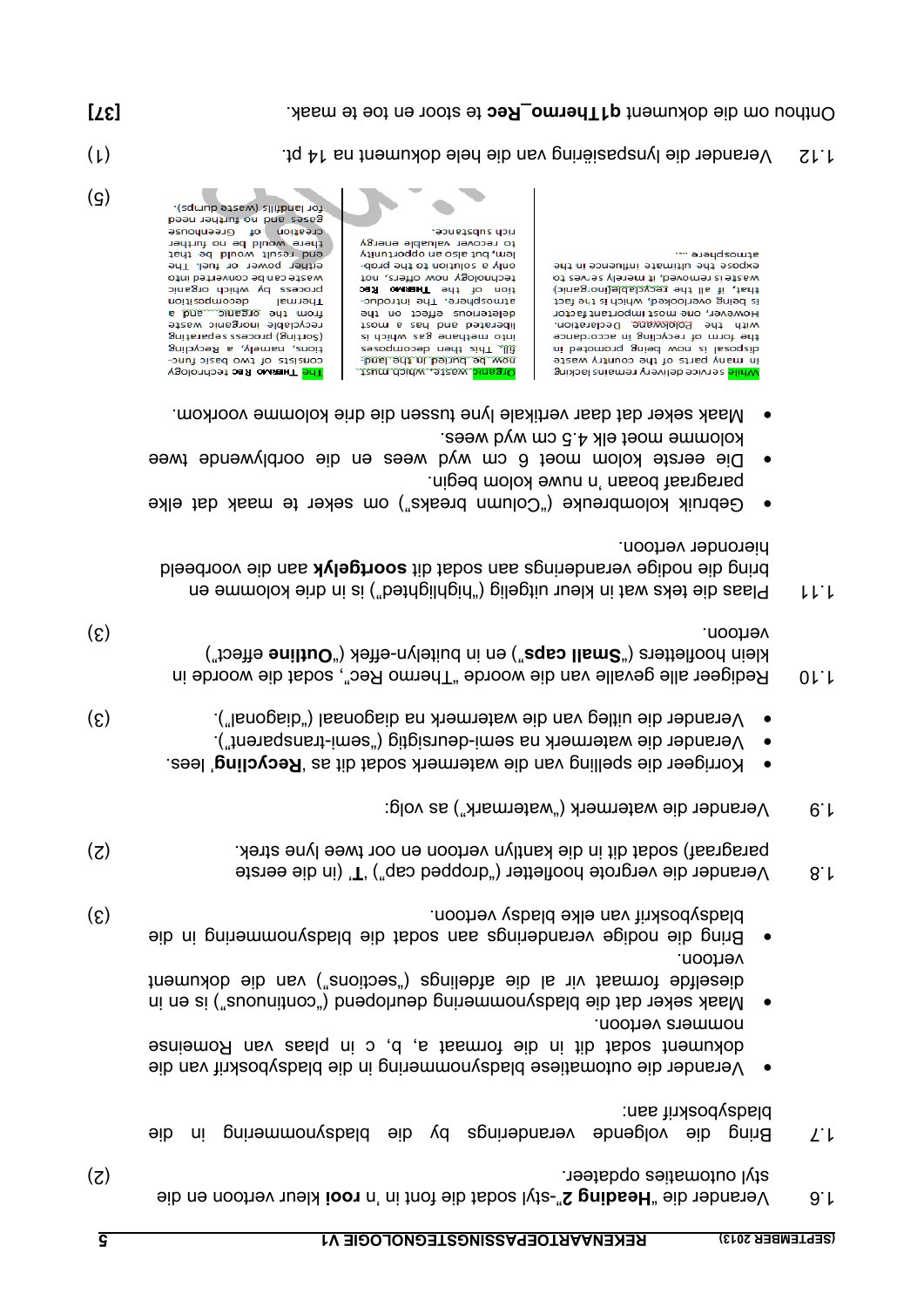#### Maak die **q1Thermo\_Rec**- woordverwerkingsdokument oop.

- alb qo ("woled mo de 0.36") isn tid 0.1 na grandaragraafspasiering na elementary tid in paragram op die (2) hele dokument toe.
- die hele die hele dokument op 1.3 cm.  $(1)$  1.3 cm.  $(2)$
- $1.3$  Verander die uitleg van die hele dokument as volg:
- Verander die outomatiese woordbreking ("automatic hyphenation") "zone" na 0.5 cm.
- (2) Justeer die teks (volinlyn gestel). •
- 1.4 Pas die volgende veranderings op die opskrif "THERMO-REC" toe, wat op die eerste bladsy verskyn.
- Pie opskrif moet in "**WordArt style " remort in 1988**.
- Die opskrif moet in "3D Parallel style 1" vertoon. Eit moet 'n soos " worned Right Arrow" en 'n Gurved Left Arrow" soos
- die voorbeeld hieronder ingevoeg hê.
- Groepeer die "brordArt" en die pyle ("arrows").
- Verander die grootte van die nuwe gegroepeerde logo na 10 cm wyd en  $\cdot$ booy wo $\epsilon$
- Hierdie nuwe "**WordArt**" logo moet horisontaal, relatief tot die bladsy, gesentreerd wees. (8)

1.5 Voeg die prent genaamd Energy (wat in die 2013 Exam Data-lêergids GONVERTING WASTE **EXAM ONING WASTE** " op die eerste bladsy in. **INTO WEALTH**

- **CONT EITS AN EXTIMING WASSED IN STATISTING WASSEE INTO** WEALTH" sodat hulle horisontaal gesentreerd vertoon.
- omraming om die prent. **blou** wye **3 pt** Plaas 'n •
- Verander die agtergrond van die prent sodat dit deurskynend ") vertoon. **transparent** ("



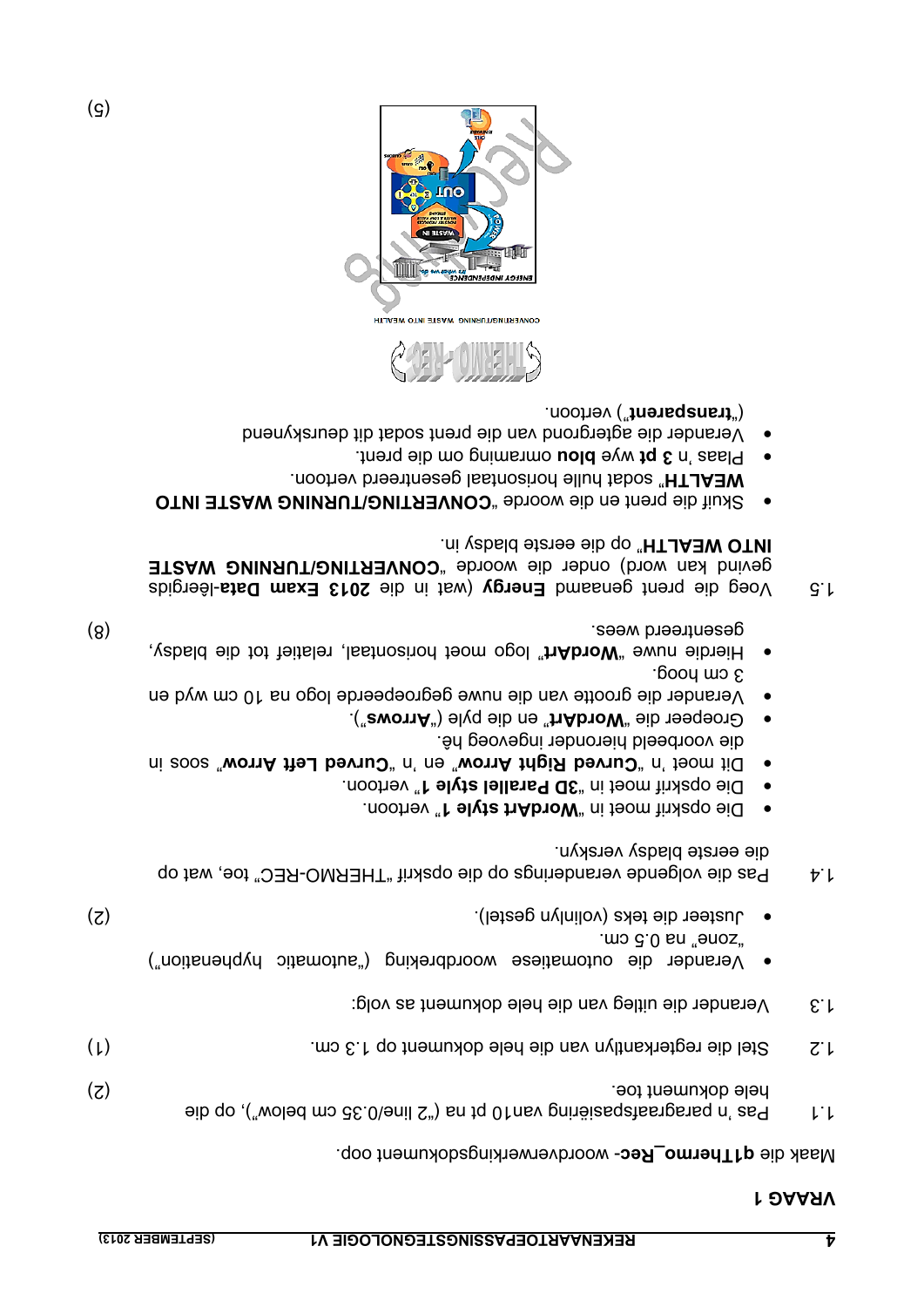15. Die eksamenlêergids/-dataisket wat jy saam met hierdie vraestel ontvang, bevat die lêergids en al die lêers soos hieronder aangedui. Maak seker dat jy die lêergids en AL die lêers het voordat jy met die eksamen begin.

'n Lêergids genaamd 2013 EXAM DATA en lêers genaamd:

| Prent/Grafikalêer    | Green               |  |
|----------------------|---------------------|--|
| Prent/Grafikalêer    | Energy              |  |
| Prent/Grafikalêer    | <b>Garbage</b>      |  |
| Woordverwerkingslêer | dasnTYp             |  |
| Woordverwerkingslêer | uəpəmszb            |  |
| Woordverwerkingslêer | d∑Recycling         |  |
| Woordverwerkingslêer | d∑Energy            |  |
| Woordverwerkingslêer | <b>and Analysis</b> |  |
| <b>Databasislêer</b> | dgguaucues          |  |
| Sigbladlêer          | doonaterly          |  |
| Sigbladlêer          | d4Calculations      |  |
| Woordverwerkingslêer | d3Certificate       |  |
| <b>Databasislêer</b> | glistedSp           |  |
| Woordverwerkingslêer | <b>a</b> teM2p      |  |
| Woordverwerkingslêer | g1Thermo_Rec        |  |
|                      |                     |  |

#### **SCENARIO**

**e man's trash is however another man's "The World is drowning in WASTE! On** treasure. Over 1,8 billion ton of waste is generated every year in Europe. This **equals to 3,5 ton of trash per person."** 

#### **[Aangehaal uit Discovery Channel, DSTV 2010]**

Die "Clean Development Mechanism" filiaal van die Departement van Energie het rapporteer dat 70% van die gas wat deur verrotte organiese afval geskep word, hoogs onstabiele, vlambare metaangas is. Hierdie metaangas het 'n segatiewe impak op die van metaangas kan die probleem **beheer** en **opname** atmosfeer. Slegs deur die geremedieer word.

lewer die volgende dienste: **Skool Herwinningsklub** en **Gemeenskapsforum** Julle

- Hulle verskaf: •
- Inligting wat deur navorsing bekom is en wat handel oor nuwe tegnologie wat moontlik 'n oplossing vir die probleem kan wees
- Onderhou sigblaaie oor Herwinning en Hitte-ontbinding •
- Onderhou 'n databasis met rekords van verskillende lande wat reeds "Thermo-Rec" tegnologie bekendgestel het

 het jou gevra om hulle te help om van die **Gemeenskapsforum** Die Voorsitter van die dokumente wat handel oor herwinning te redigeer.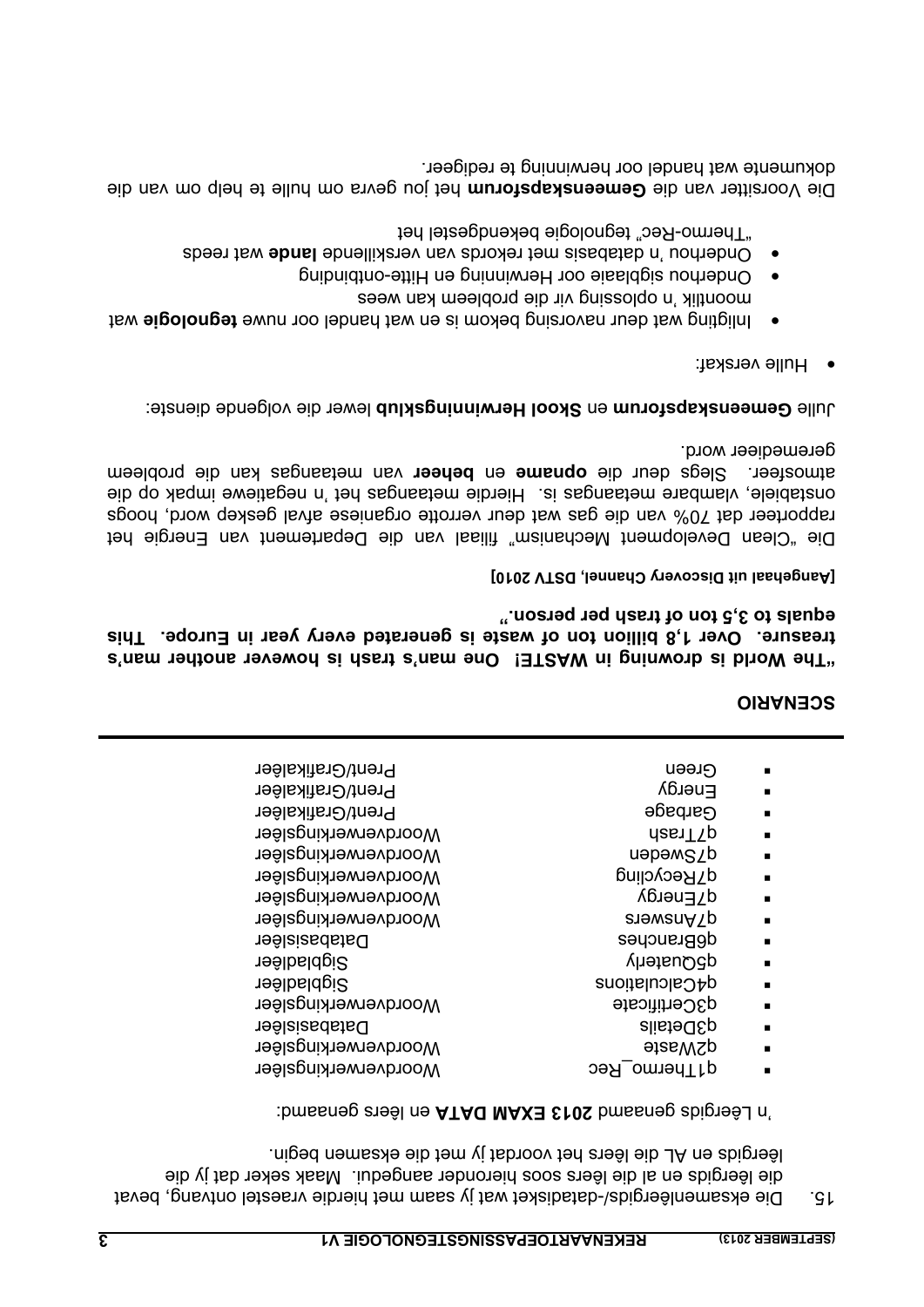#### **INSTRUKSIES EN INLIGTING**

- $\frac{1}{2}$  expanding that is distributed that belangrik om daard  $\frac{1}{2}$  and depending vanishing  $\frac{1}{2}$  and  $\frac{1}{2}$  and  $\frac{1}{2}$  and  $\frac{1}{2}$  and  $\frac{1}{2}$  and  $\frac{1}{2}$  and  $\frac{1}{2}$  and  $\frac{1}{2}$  and  $\frac{1}{2}$  a let dat jy NIE toegelaat sal word om die eksamenlokaal voor die einde van die eksamensessie te verlaat NIE.
- $S$ . Tik jou Naam en Van in die bladsyboskrif ('header') van elke dokument wat jy skep of stoor.
- 3. Die toesighouer sal 'n disket met AL die lêers wat vir die eksamen benodig word, aan jou gee, of jy sal ingelig word waar die lêers op die netwerk of rekenaar gevind kan word. Indien 'n disket aan jou uitgereik is, moet ijy jou Naam en Van op die etiket skryf. Indien jy op die netwerk werk, moet jy die instruksies van die toesighouer volg.
- 4. Tiles by die toesighouer beskikbaar ('master files') sal by die toesighouer beskikbaar wees. Indien daar enige probleme met 'n lêer is, mag jy die toesighouer vir 'n ander kopie vra.
- 5. Maak seker dat jy elke dokument stoor deur die lêernaam wat in die vraestel gegee word, te gebruik. Stoor jou werk gereeld as voorsorgmaatreël teen moontlike kragonderbrekings.
- 6. Lees deur ELKE vraag voordat jy dit beantwoord of die probleem oplos. MOENIE meer doen as wat deur die vraag vereis word NIE.
- F disket wat die einde van die eksamen moet jy die daket wat deur die toesighouer aan jou gegee is inlewer, met AL die lêers daarop gestoor, OF jy moet seker maak dat AL die lêers op die netwerk gestoor is, soos deur die toesighouer/onderwyser aan jou rerduidelik is. Maak absoluut seker dat AL die lêers gelees kan word.
- 8. Let daarop dat GEEN drukwerk vereis word nie.
- 9. Gedurende die eksamen mag jy van die hulpfunksies van die programme wat jy gebruik, gebruik maak. Jy mag GEEN ander hulpbronmateriaal gebruik NIE.
- 10. Indien data afgelei is uit 'n vorige vraag wat jy nie kon beantwoord nie, moet jy steeds voortgaan met die vrae wat volg.
- 11. Formules en/of funksies moet vir ALLE berekenings in sigbladvrae ('spreadsheets') gebruik word, tensy anders aangedui. Absolute selverwysing moet slegs waar nodig gebruik word, om te verseker dat die formules korrek is wanneer hulle na ander selle in die sigblad gekopieer word.
- gestel *'English Africa) Azilgna*' qo last eib teom eravagnixhewevbroow all Africa)' gestel word. Die papiergrootte word as A4 Portrait') aangeneem, tensy anders aangedui.
- 13. **Alle meeteenhede moet op sentimeter gestel word.**
- vraphe vraestel bestaan uit sewe vrae. Beantwoord AL die vrae.